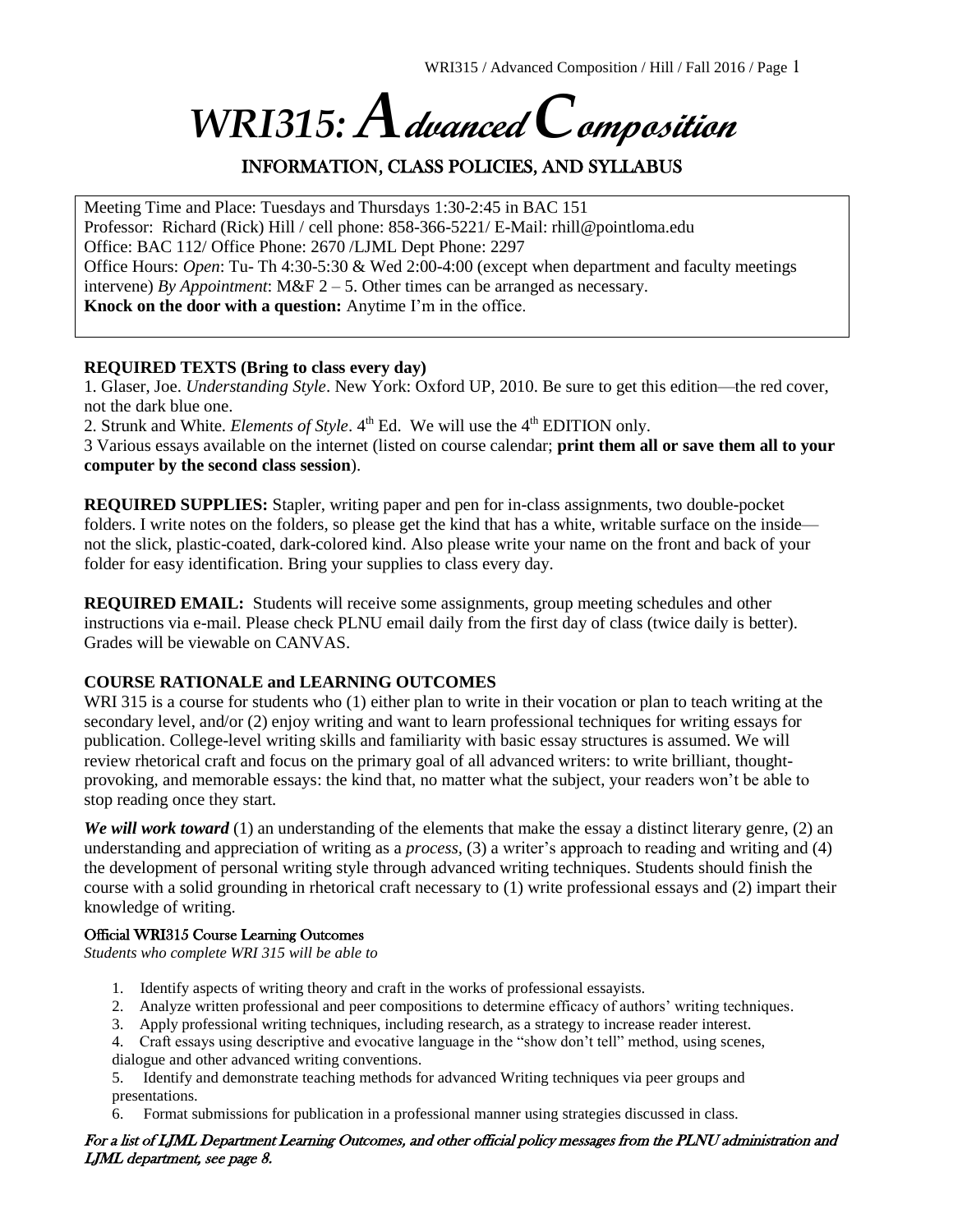#### **SYLLABUS INDEX**

| Activities and General Expectations   | pg 2            | Grades                           | pg 6            |
|---------------------------------------|-----------------|----------------------------------|-----------------|
| Official PLNU & LJML Statements       | pg 8            | <b>Homework Guidelines</b>       | pg <sub>3</sub> |
| Calendar / Assignment Schedule        | pg9             | Late and Dropped Scores Policies | pg 5            |
| Attendance and Participation Policies | pg <sub>2</sub> | Plagiarism Policy                | pg <sub>5</sub> |
| <b>Class Discussion Policy</b>        | pg 7            | Writing Assignment Guidelines    | pg <sub>4</sub> |
| Deportment Policies                   | pg 6            |                                  |                 |
| Final Exam Info                       | pg 7            |                                  |                 |

#### **ACTIVITIES and EXPECTATIONS**

We will have lectures/seminars on craft and mechanics, use a workshop/conference approach to writing development, study style & technique in published writing, and discuss essays by accomplished writers*.*  Students will write three substantial essays in assigned styles, develop three shorter pieces from assignments, freewrites or reflections, model established writers from our texts and beyond, and compose shorter pieces, including reviews and editorials. To keep up with this substantial writing requirement, you will need to budget *at least* the standard two hours outside of class for every hour in class.

To keep all the paper straight and help you get the most out of the class as the semester progresses, all class policies and expectations are detailed in the pages that follow. The goal for putting it all in writing is to avoid misunderstandings and help students earn the best grade they are capable of earning. **Please read each section of the syllabus carefully; then review as you take the syllabus quiz. It is each student's responsibility from the first day of class to know and follow the class policies.** You don't have to memorize anything, but to earn all possible credit, you should know the class policies and where to look for formatting guides, how to get credit for assignments, etc.

# **CLASS POLICIES**

I*. Attendance Policy:* Since so much happens in the class discussions and hands-on group work, regular attendance is a must in seminar courses like this one. Here are the specific policies:

Extra credit for perfect attendance: Students who miss no classes or portions of classes all semester for ANY reason will have 10 extra credit points added to their final scores.

Excused absences: The only "excused" absences are those authorized by the Provost, usually for official school activities (sports, music, speech, etc.). Your coach or activity sponsor will notify the Provost if you are involved in an excusable activity; the Provost's office will then notify all your professors. Assignments for excused absence days must be turned in **on or before** the absence day unless other arrangements are made in advance.

Absences with no grade penalty: Students are allowed up to three absences for illness, personal business, family in town, oversleeping, or whatever, without grade penalty. No explanation is necessary for these absences.

Excessive absences: Students who miss more than three classes for any reason will have 50 points deducted for each absence over three. Students who miss five classes before midterm  $(8<sup>th</sup>$  week of classes) will be deenrolled from the course. **Accumulating six absences at any point in the semester incurs an automatic deenrollment, a W before midterm or WF grade after midterm**.

Late arrivals & early departures: It's better to show up late for class than not show up at all, but keep in mind that when figuring attendance points, late arrivals and early departures (10 minutes or less) will count as halfabsences after the third occurrence. Late arrivals and early departures over 10 minutes will count as halfabsences.

*Exceptions to the above*: If you have a serious accident or illness, the attendance policy and assignment schedule will be modified, provided you notify me as soon as possible. **Please also notify me immediately if you have a schedule conflict that may cause you to be late for class more than three times in the semester.**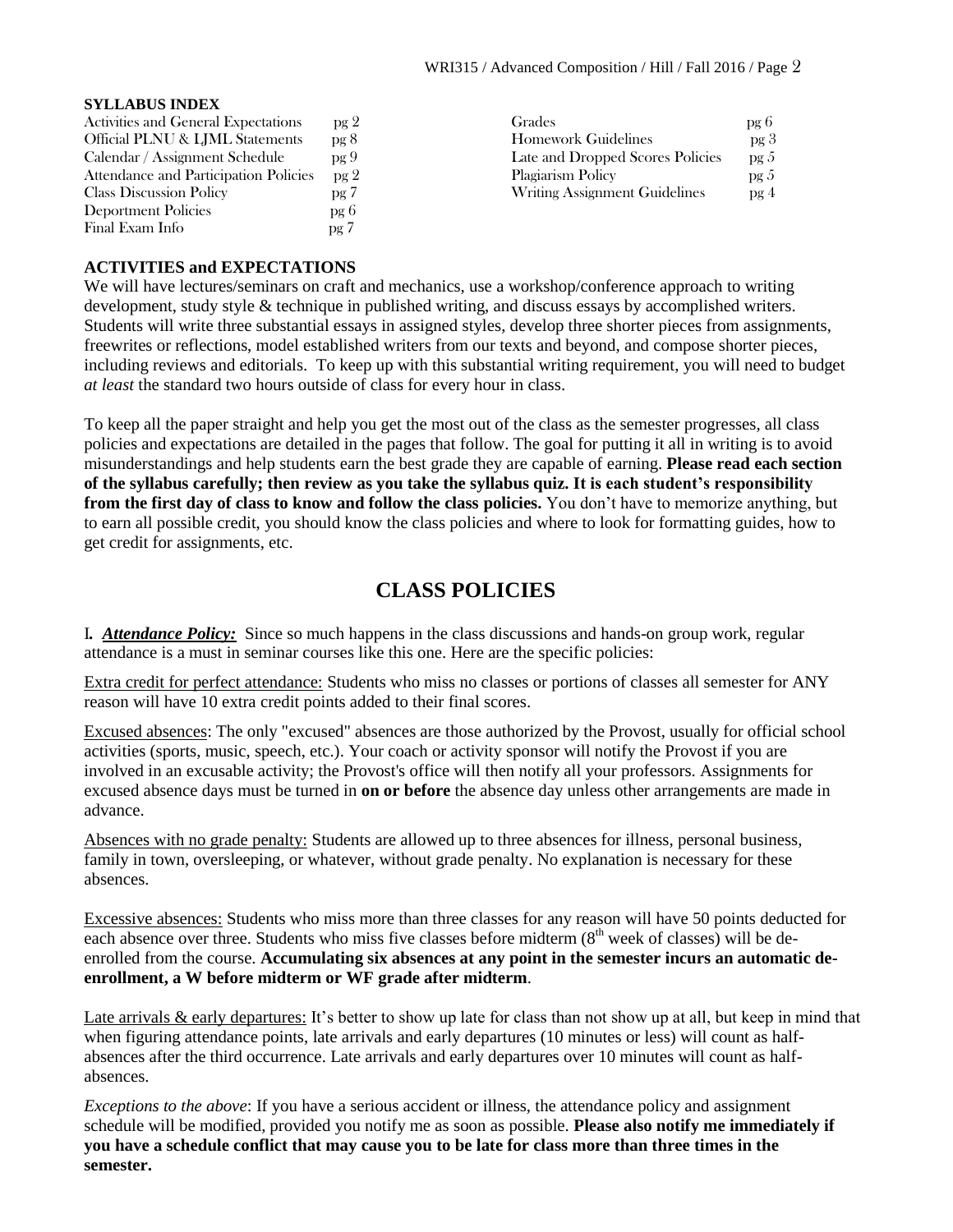#### **CLASS POLICIES (continued)**

**II**. *Class Participation* is crucial, as the class will be run largely as a seminar. In a seminar course, saying "I'm not into class participation today" is like saying to your math professor "I'm not into quizzes and tests today." Students should come prepared for class discussion of the assigned readings. When homework and drafts are due, students should be prepared and willing to (1) offer constructive criticism to peers and (2) take professor and peer criticism and use it. If you want to earn an A or B in the course, you should participate every day, preparing questions or comments in advance when appropriate.

**To help you know at all times what your grade is and to help avoid confusion at the end of the semester, each student is encouraged to keep a running log of class attendance and participation, plus a running total of scores on assignments.** If you keep up your log, you'll generally do better in the class AND you can earn *extra credit* (up to five points per sheet) by turning in your t**yped** log on the last class day of September, October, and December. See the log example on page 16.

#### **III. Writing Assignment Guidelines and Policies**

**\*\*Neatfreak alert! Do not throw away ANY written work for this class until you get your final course grade.\*\***

**1.** *Typed Writer's Analyses from* **the assigned essays by other writers** (marked in the syllabus as "AN1, AN2, etc.) will be collected for most essay reading assignments and are due at the beginning of class. If you follow the format and show thoughtful engagement with the essay under discussion, you will receive all possible points for the assignment. Keep in mind that if you keep up with the smaller assignments, the resulting points will raise your grade percentage overall.

#### Analysis Format **(Also see example on page 15)**

Typed, half-page to full page, single spaced, blank space between paragraphs. Use 12 point, non-fancy font. At the top of the page, put ID and assignment information as illustrated below

Eartha McLoma, 25589 WRI 315 / Hill September 3, 2016 AN 1 Heath "Yardwork"

#### Analysis Content

*Short Paragraph one*: Brief overview of the writer's style (1-3 sentences). This isn't a lit class, so DON'T SUMMARIZE OR ANALYZE THE THESIS OR EXPOSITION OF THE ASSIGNMENT. Instead, write about the **technique** and **effect** of the writing: HOW the writing works to evoke reader understanding and response. See sample analysis on page 15 for examples.

*Short Paragraph two*: Techniques I can use: List two or three SPECIFIC WRITING techniques of this author that piqued your interest and/or helped get the point across—things like particular rhetorical devices, dialogue, repetition, etc. Number the techniques and give short examples of how the writer did it.

*Short Paragraph three*: Techniques I won't use: What writing devices, style, etc. didn't work so well for you in this piece? Give at least one example of what didn't work and/or an example of what could have worked better.

*Short Paragraph four*: Any additional comments on the writing.

*Remember***:** Do *not* do a "reader response" or other literary analysis of the essay; stick to comments on the writer's approach and technique. Also, jump right into your analysis without a long introduction. A pithy halfpage for the analysis is enough for full credit if you don't pad with literary analysis or long intros.

**2.** *Understanding Style* **and** *Elements of Style Homework***:** Half-page, typed single spaced exercise assignments from both books will be given regularly. If you follow the format and show thoughtful engagement with the assigned exercise, you can receive all possible points for the assignment, another grade percentage booster. On the other hand, if you blow through these assignments like busywork, the scores won't help your final grade.

**Always read the** *Understanding Style* **and** *Elements of Style* **chapters carefully before you attempt the assignment—do not go straight to the exercise and wing it. This is not busy work, but high level exercises that will improve your writing if you apply yourself.**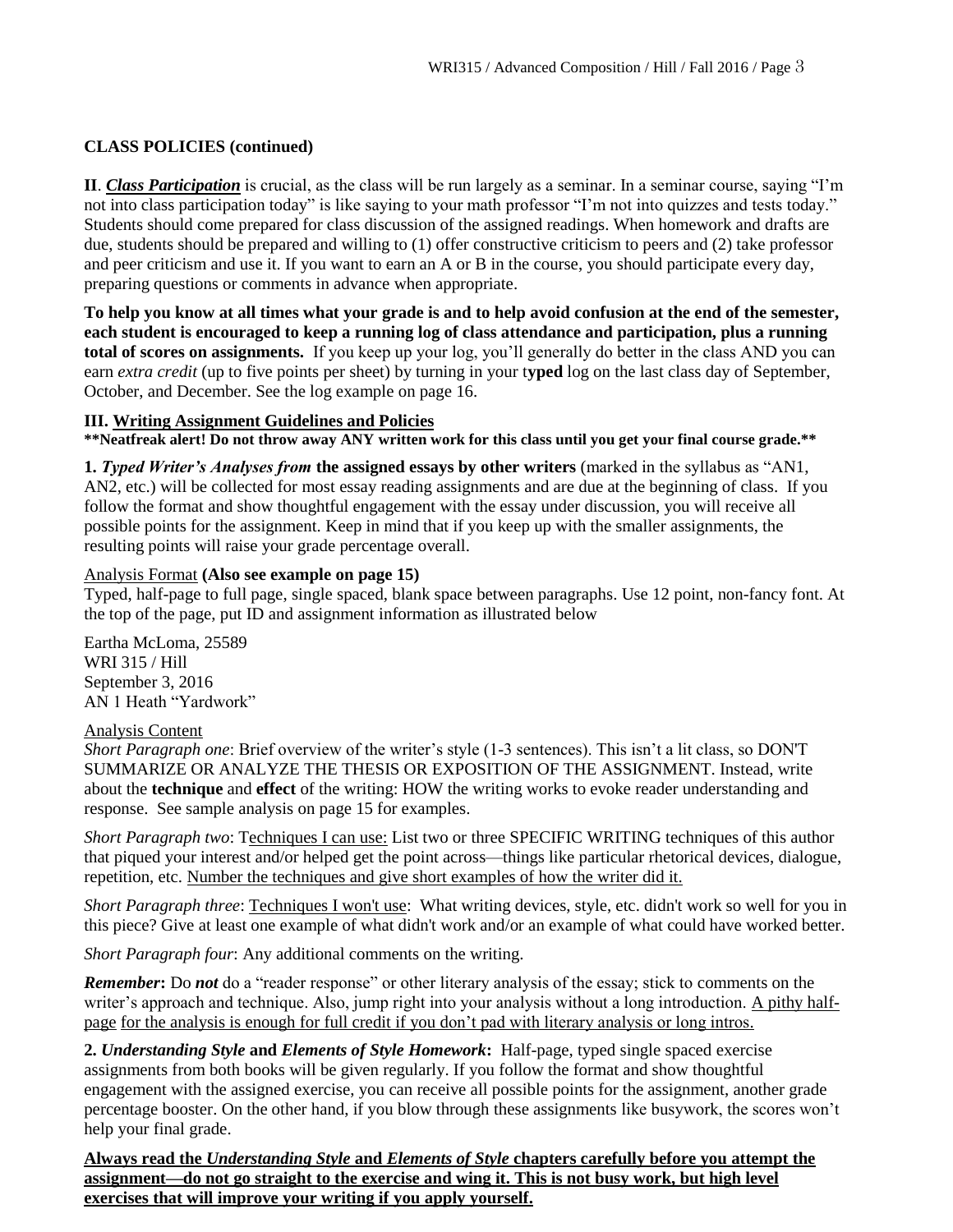#### **III. Writing Assignment Guidelines and Policies (continued)**

Homework Format: Use the same header style as you do with the Analysis assignments: your name and student number; class number and my name, date, assignment number, and name of the chapter.

*A note on handwritten homework*: Handwritten homework will not be accepted except under extraordinary circumstances. This policy is designed to eliminate the practice of doing homework in class on the day it is due. But if for some emergency reason (broken typing finger, etc) you absolutely must do a handwritten homework assignment, *be sure to show it to me at the very beginning of class to receive credit for it.* Handwritten homework handed in after the first 2 minutes of class and homework emailed after class begins will be subject to the dropped scores policy (see below).

3. *Daily in-class writings*: We'll start most days with a 5-10 minute prompted writing. At least one of these writings will be developed into an essay. Neatness and coherency are not required; you will receive credit for the daily writings if (a) you write for the full prescribed writing period and (b) you turn the writing in with your daily folder.

#### *Essay Assignments*

- A. Three longer essays: 1000-1500 words, topic areas: (1) Personal-with-a-point and some research, (2) Vocational (Education, Law, Politics, History, Science, Psychology, or Sociology) with more research and with or without a personal angle and, (3) Faith or Philosophy with still more research, with or without a personal angle.
- B Three shorter essays: 500-750 words, topic open. These are usually expansions of freewrites or responses.
- C. Five 250-500 mini-essays, including media (book, music, film) reviews, a character profile, an opinion piece, and a model or two, in which you emulate a published writer's *style and syntax*, using a topic of your own. Examples of how to model will be provided.

*Essay Mechanics and Packaging:* We're moving toward professional writing, so all essays must follow the "How to Send an Essay" model, which is the basic format used by professional writers when they send pieces to editors. Each of the longer and shorter essays (but not the mini-essays) must be preceded by a written précis (see attached models).

# *How to put together and turn in a final draft package*

1. On Top: The final draft. To avoid your paper being handed back and counted late, use the "How to Send" format." Type or write (in ink) the assignment description (ex: "Short Essay #1 Final Draft) on the top of the first page of the final draft. You may use double-side printing on all drafts.

2. Below the final draft: at least one edited "proof" draft (wherein you print out a draft and edit it with a pen). This editing should be done AFTER your group workshop. Label this one "proof draft" in ink.

3. Next one down: the labeled "complete draft" that you turned in on the complete draft due date with peer feedback and signature(s).

4. Below the complete draft: any handwritten or typed rough drafts you did for the assignment. This part is optional, but recommended: the more effort I see, the better your grade for the process.

5. Bottom: At the bottom of the stack goes the précis that you turned in on the précis due date. To avoid a substantial grade penalty on the essay, the complete draft and précis must have been turned in on time as affirmed by my signature.

STAPLE EVERYTHING TOGETHER and put it in your folder to turn in. Use your required stapler and please do not turn in unstapled packages—they can get scattered and lost.

PROOOFREAD: *Again, we are moving toward professional presentations to picky editors, so proper punctuation and grammar are essentials in your final draft.* Proofread carefully, use spell and grammar checkers, see a tutor, and/or see me during office hours if you have questions about mechanics. Essays that do not meet college writing standards (i.e., papers that show consistently incorrect punctuation, usage, or grammar and/or un-spellchecked work) will be returned for correction and be subject to the dropped homework score policy or late paper grading.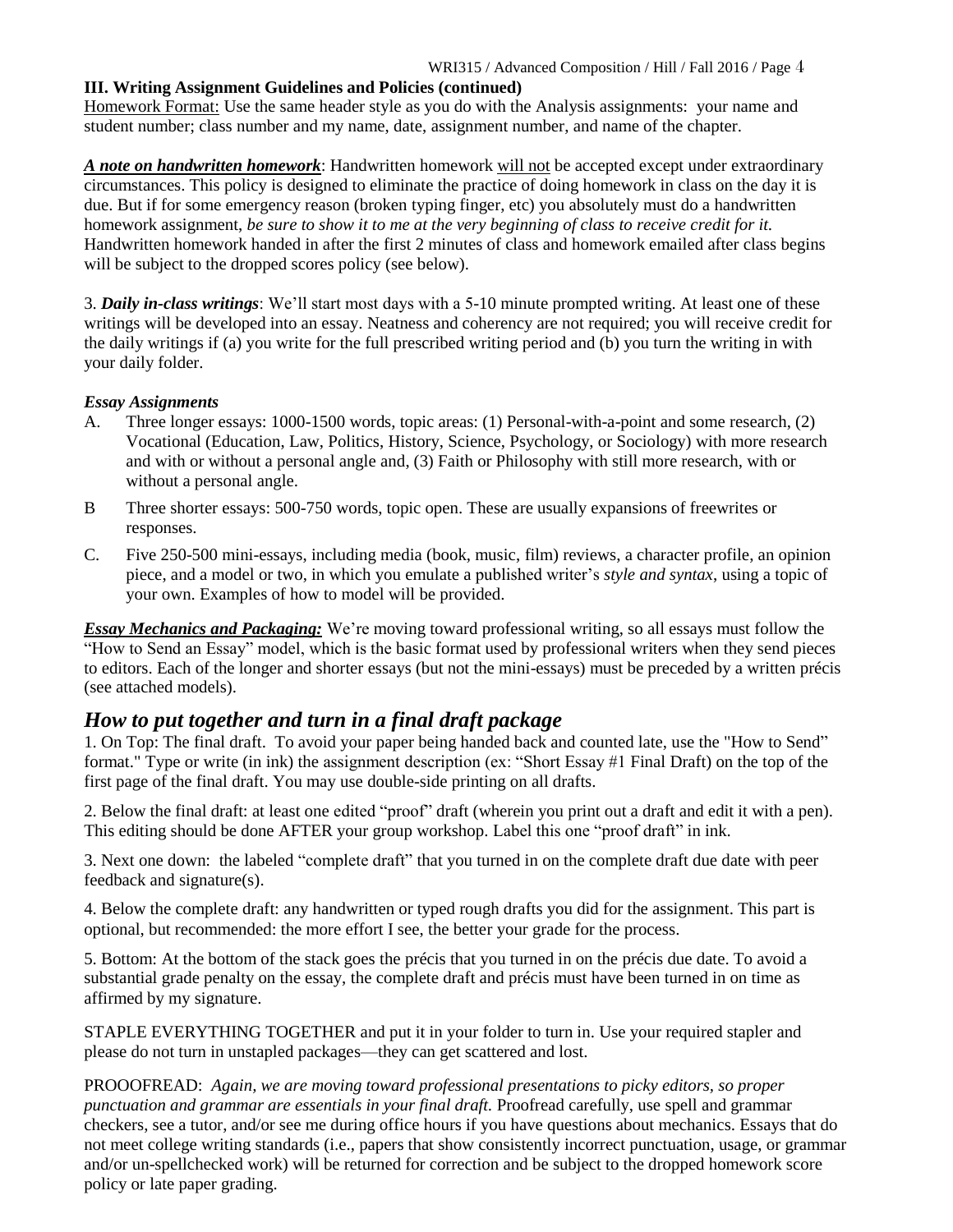#### **III. Writing Assignment Guidelines and Policies (continued)**

#### EMAIL DRAFTS OF LONG AND SHORT ESSAYS: Always send an e-mail copy of your final essay draft before the beginning of class on the final draft due date. You can also email homework by class time for credit if you are going to miss class. **You do NOT need to send email copies of homework if you turn in the hardcopy on time.**

**ESSAY GRADING:** Your enrollment in this class indicates that you're already a relatively good writer, but your grade will depend to a significant extent on how you apply what you learn in this class and thereby take your writing to a higher level. The aim here is to make the leap from perfunctory college writing for a professor to professional-level writing for volunteer readers who tend to stop reading if you don't keep their attention. Every working writer knows that Edison got it right: "Inspiration usually follows perspiration."

Grading is done on a point system with variations on the following basic criteria: Mechanics, Organization, Content & Effort, Strategy & "Reader Take Away." To get an A or B on an essay, you **don't** have to be a naturally gifted writer with stunningly original and brilliant ideas. Brilliant essays are always welcome, but grades are based on your demonstration that you're (a) working hard and putting in the time it takes to learn the strategies, techniques and presentation of professional writers, and (b) following the assignment guidelines and taking the time and effort to make a professional presentation.

#### *LATE /MISSING WORK POLICIES AND DROPPED SCORES*

*Homework and Writer's Analyses:* You must print out assignment drafts and homework to receive credit showing it to me on your computer is not an option. Late homework and Writer's Analyses will not be accepted. However, keeping in mind we all have issues now and then, the lowest two (from late, missing, or substandard work) scores will be dropped. You don't have to provide excuses for missing items; zeros will be dropped automatically as long as you haven't used up your two drops. Please don't ask for special dispensations if you do use both of your drops. Homework done but not printed or not brought to class on time applies under the dropped scores policies.

#### *Essay assignments:*

**Late/Missing components:** *If you miss a précis date or don't send an e-mail copy of your paper by the beginning of class on the paper due date, 10% will be deducted from the final score. If you miss a complete draft date, 20% will be deducted from your final score.* You shouldn't wait until the next class to turn in a late final draft; get it to me ASAP. *You must print out and turn in drafts on time to receive credit.*

*How to get credit for an assignment even if you miss a class:* Send any assignments due that day with a classmate, OR e-mail the assignment by the beginning of class. You will get credit if you (1) send or e-mail the work on the date due (by the beginning of class) AND (2) bring a paper copy of the emailed work by the NEXT class day after an absence. In other words, if you don't e-mail but just bring your work the next class day after an absence, or if you e-mail but don't bring the work by the next class day, it will not be credited and the dropped scores provision will apply if you have drops left.

**A note on computer problems:** Unexpected computer problems plague us all, but it is your responsibility to have a contingency plan if something goes wrong. Investigate campus options you can turn to, and find TWO alternate computer/printer sites you can use when your main unit malfunctions. Also, be sure to have a USB drive (or two) and use it, even if you save work on a PLNU drive, cloud drive, or whatever. Assignments turned in late due to computer problems will be subject to the dropped score provision or late paper discount.

**Late printing caution and policy:** Assignments are due at the *beginning* of class on the date due. Always allow for long lines and jammed printers in the campus computer labs—do not wait until a few minutes before class to print out your assignments. The PLNU/LJML phenomenon of half the class missing at the beginning of the hour on assignment due days has forced me to institute this policy: Coming to class late because of late printing will count against your "tardy" total and the dropped score provision or late paper discount will apply to your assignment.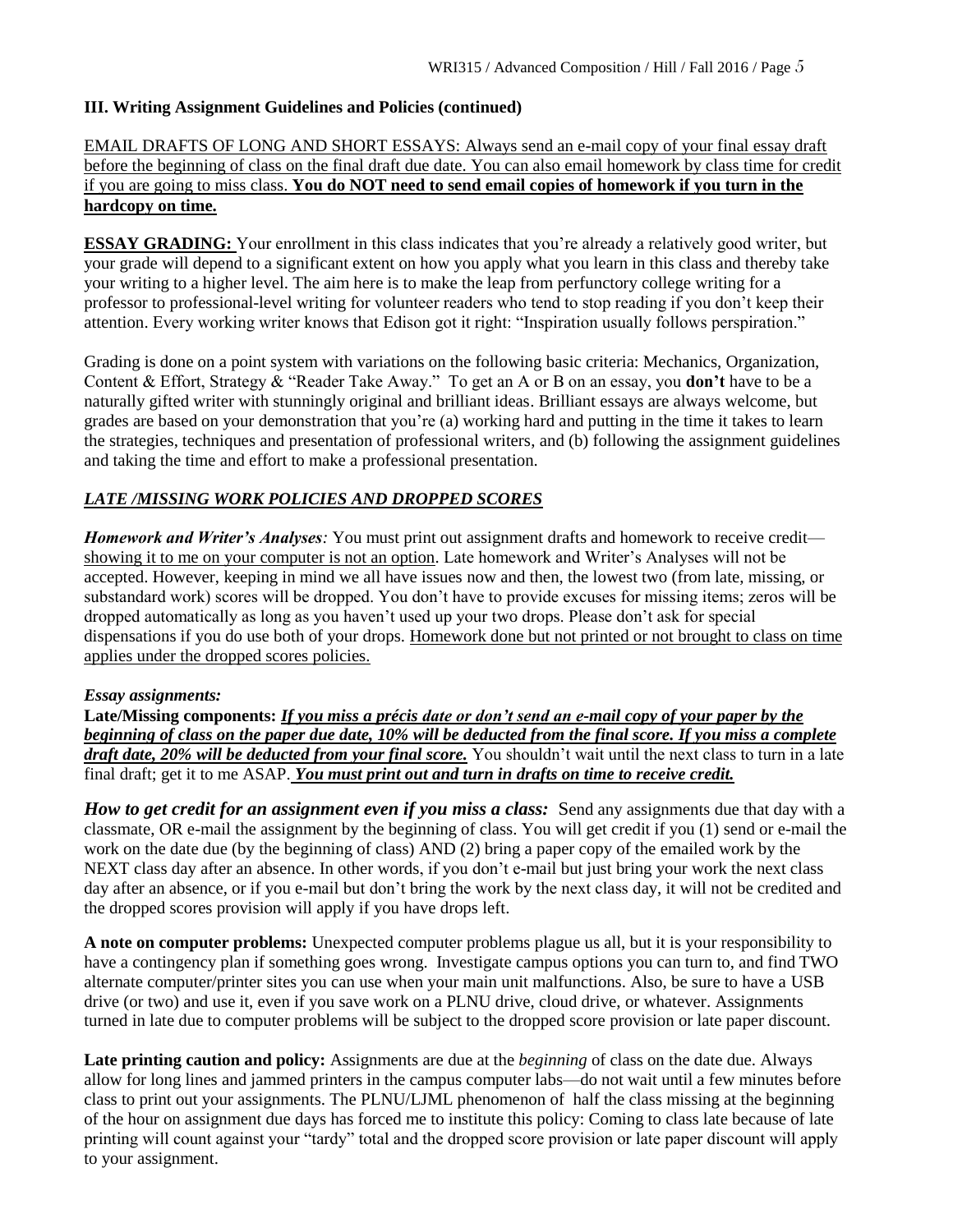#### *THE PRINTING PROBLEM SOLUTION:* **If you're running late with a print job, don't panic—simply send the assignment by email, come to class on time, and print the assignment later that day. If you don't do this more than twice, it won't affect your grade.**

**PLAGIARISM AND RECYCLING**: PLNU has adopted a zero tolerance policy toward all forms of cheating. Here is the policy for the LJML department and this class: Copying homework constitutes plagiarism. All essays must be written with no help beyond workshop suggestions from classmates. Copying words, phrases, and ideas from books or journals and failing to note quotes or attribute the material is plagiarism. Downloading material from the Internet without attribution, including sentences, phrases, and ideas, also constitutes plagiarism.

*For instance, if you find the short phrase "Scintillating prose presented with rare verve" in a book, article, or blog and drop it into your essay without quotation marks and attribution, you have committed plagiarism.* Follow the rules you learned in WRI110 for quoting and paraphrasing other authors, always giving due credit. NOTE: This does not mean use MLA Works Cited and parenthetical citations. We will do informal citations in the essays we write, and instruction will be given on how to do this**. CRUCIAL: Do not recycle or revise essays you have previously written in (or are currently writing for) other courses.** 

**"I really didn't mean to plagiarize" is not an excuse for plagiarism. Any plagiarism, recycling, or copying (even from other students and even on homework assignments) will result in an F for the course and a referral to the academic dean for possible suspension or expulsion from PLNU.**

**EVALUATION:** Total points will be added and grades given according to the following scale. Total extra credit possible is 10 bonus attendance points and 15 points for turned-in participation logs. Over-limit absence points will be deducted from the total; extra credit will be added to the total. Please feel free to discuss your grade with me any time. Assignments and activities are weighted as follows:

| <b>Approximate Percentages</b>                   |     | <b>Percentages to Letters</b> |                     |  |
|--------------------------------------------------|-----|-------------------------------|---------------------|--|
| Exercises, Analyses, quizzes, class writings 35% |     | $92 - 100\% = A$              | $70 - 75.9\% = C$   |  |
| Three short essays $+3$ mini-essays              | 25% | $90 - 91.9\% = A$             | $68.5 - 69.9\% = C$ |  |
| Three longer essays                              | 30% | $87 - 89.9\% = B +$           | $65 - 68.4\% = D +$ |  |
| Final Exam                                       | 10% | $81 - 86.9\% = B$             | $60 - 64.9\% = D$   |  |
|                                                  |     | $79 - 80.9\% = B$             | $58 - 59.9 = D$     |  |
|                                                  |     | $76 - 78.9\% = C +$           |                     |  |

# **CLASSROOM DEPORTMENT GUIDELINES**

Unless your clothing is ridiculously distracting (like the student in one of my classes who, for a club initiation, came to class dressed only in a Speedo bathing suit while handcuffed to another student), how you dress for class is your business, and you certainly don't have to check your personality at the door. Even so, general adult deportment is expected in this class. Please refrain from all of the following disruptive and/or distracting actions during official class time. Violators may be embarrassed by having attention called to them, counted absent, or invited to leave class.

1. Leaving your cell phone on. Turn it off unless you have health/ safety) reasons and notify the professor in *advance* that you need to leave it on. **Seriously, do absolutely no texting or checking incoming texts in class.** For emergency texts, leave class temporarily. But don't have too many emergencies.

2. Reading outside material (including *Point Weekly* and other school publications). Save for after class.

3. Doing work from other classes or engaging in any personal writing. See above.

4. Doing ANY non-WRI315 class activities on your laptop computer. Leave your computer off and closed unless we are doing specific computer activities as a class. Take notes and do writing exercises with pen and paper.

5. Holding private conversations during class discussions, while the professor is talking, or while someone is asking a question. If you have a question about class, ask the professor—he likes questions.

6. Showing up late and/or without books or other required materials more than twice in the semester. Bring your books every day.

7. Doing anything else that is obviously disruptive / distracting to other students or the professor.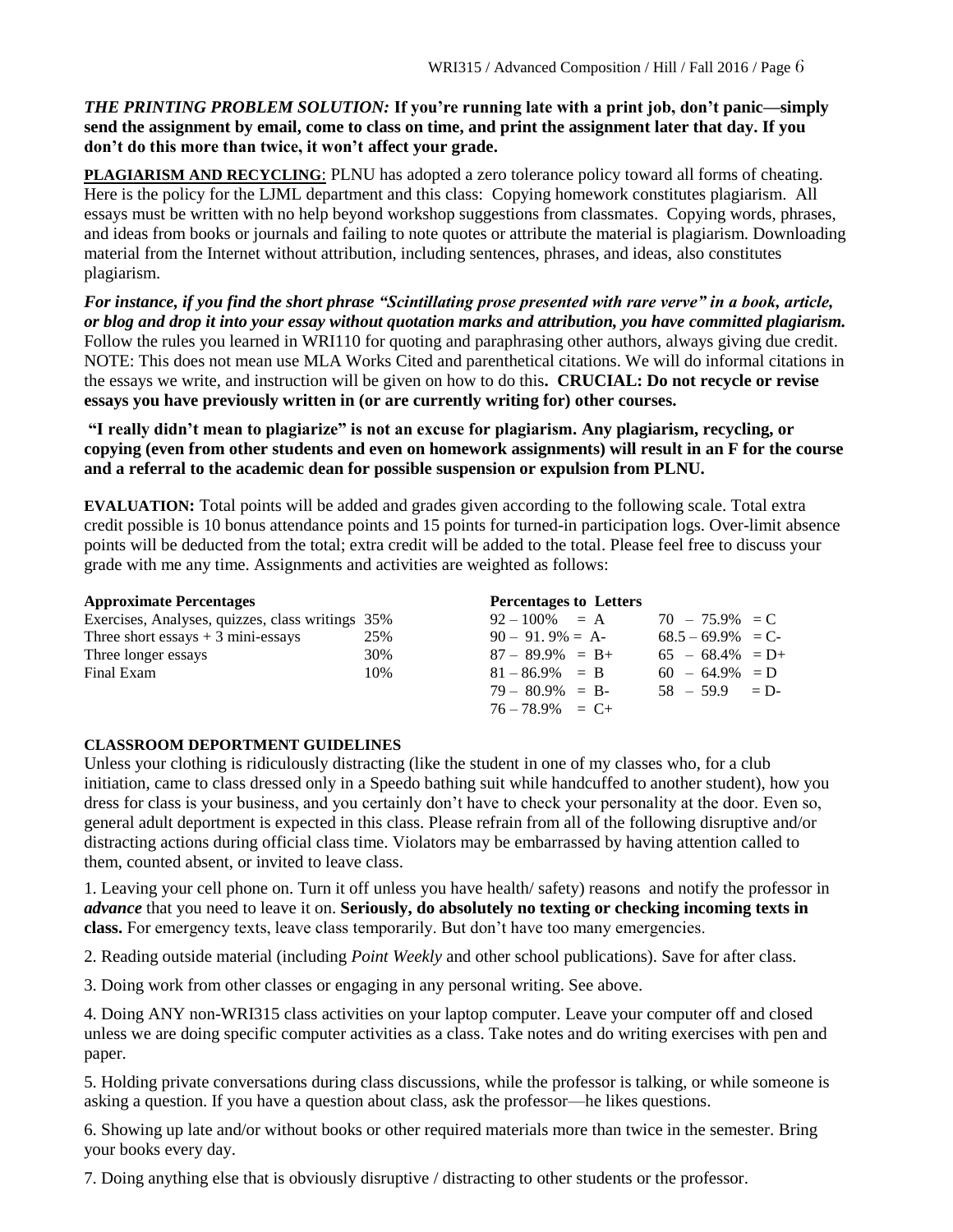#### *Other deportment guidelines:*

*Temporary departures:* If you have to leave class briefly to use the restroom or other imperative, you need not ask permission. But do let me know before class begins if you'll need to leave early and won't be back.

*Health Issues:* If you have a chronic, acute, or temporary health issue that requires you to sit in a particular area or stand for part of class, wear sunglasses in class, take prescribed medicine, leave class often, etc., I'll work with you if you let me know your situation in advance.

#### **CLASS DISCUSSION / OPEN FORUM POLICY**

This is college, where it is okay to speak your mind. Please feel free to say and write what you think about the issues we discuss—there are no "politically correct" or "politically incorrect" positions; we should all strive to respect one another's views as we learn to support our own with honest evidence, calm logic, and clear rhetoric. I have opinions like everyone else, but unlike some of the professors I met as a student, I have no axe to grind on social or cultural issues and no political views to which students must sign on to win my respect. I am interested only in helping you express your convictions, whatever they are, so feel free to disagree with me during class discussions—doing so won't affect your grade, honest.

**Don't be alarmed** if I ask you questions in class discussions about your position—I'm not interrogating you or necessarily disagreeing with you. Rather, I'm using the *Socratic Method* (look it up) to help you clarify your position. Feel free to Socratic me right back, and please don't hesitate to disagree with me or anyone else in class. As long as we are civilized about it, I say the more arguments (lively discussions) the better practice makes perfect.

**FINAL EXAM:** The final will be a portfolio and an in-class presentation on finals day. Our scheduled final exam time is **Thursday, December 17, 1:30 pm -4:00 pm.** Since the final is a class activity, it cannot be rescheduled for individuals; therefore, DO NOT BUY AIRLINE TICKETS OR OTHERWISE PLAN TO MISS THE SCHEDULED FINAL UNLESS YOU ARE PREPARED TO DROP ONE FULL LETTER GRADE (C+ to D+, etc) FOR SKIPPING THE FINAL.

AND FINALLY, if after reading all the above, you're still wondering about something, please ask. My job is to help you through this course of study, and my goal is to get you through it with minimal pain and maximum enjoyment and benefit.

NOTES / QUESTIONS: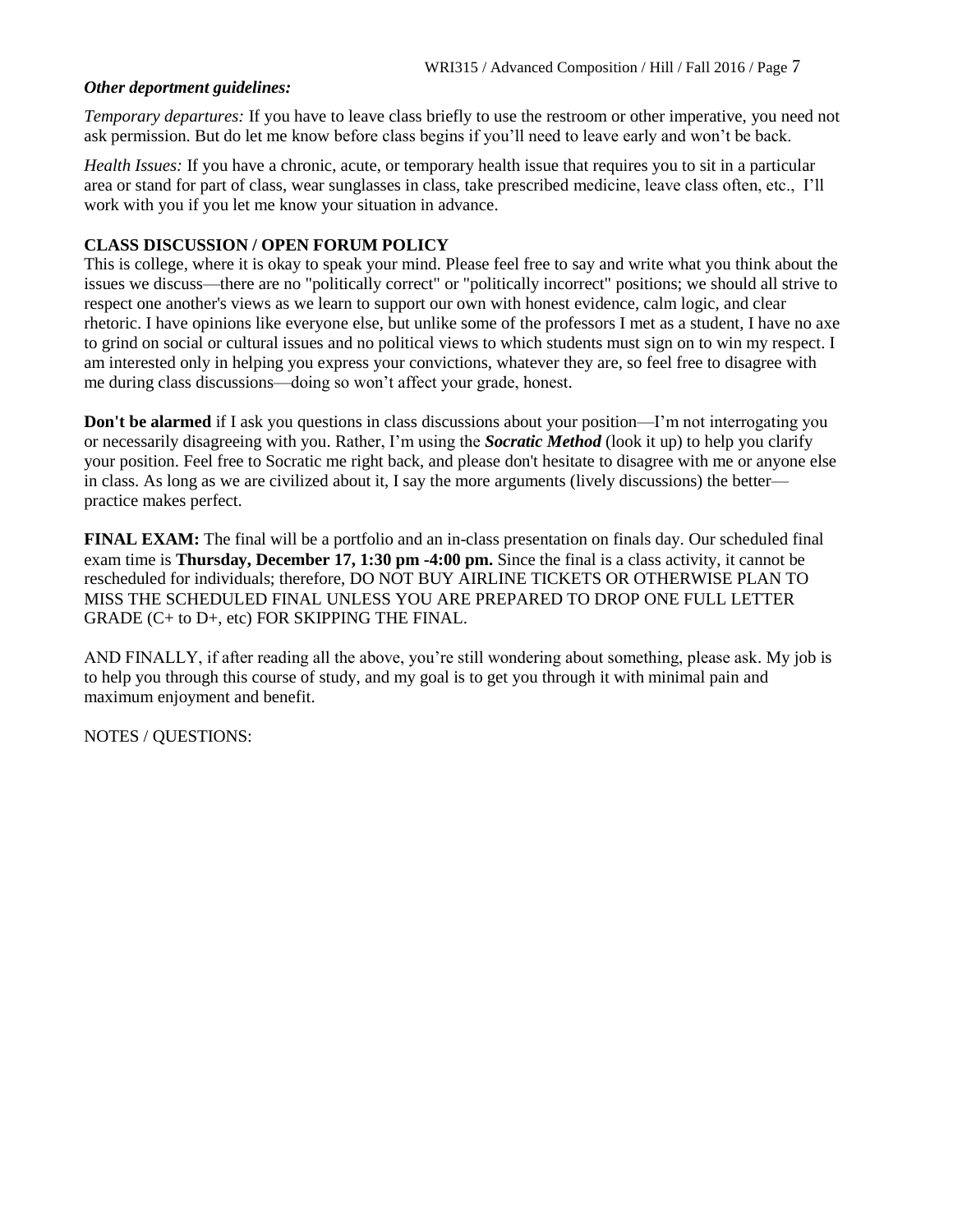#### **OFFICIAL POLICY STATEMENTS FROM PLNU ADMINISTRATION AND THE LJML DEPARTMENT**

#### **PLNU Mission Statement: To Teach ~ To Shape ~ To Send**

Point Loma Nazarene University exists to provide higher education in a vital Christian community where minds are engaged and challenged, character is modeled and formed, and service becomes an expression of faith. Being of Wesleyan heritage, we aspire to be a learning community where grace is foundational, truth is pursued, and holiness is a way of life.

#### **WRITING PROGRAM LEARNING OUTCOMES**

*Students who complete the WRITING program will be able to:*

- 1. Apply creative and advanced skills in various forms and genres of writing.
- 2. Demonstrate knowledge of the conventions and terminology of creative and advanced writing within literary and non-literary texts.
- 3. Demonstrate knowledge of major literary-theoretical perspectives and terminology.
- 4. Develop connections between the literature and language studied and the contemporary world.
- 5. Engage in writing and editorial processes through campus publications and external internships.

#### **Official Message from the Vice-Provost on course attendance and changes in registration:** *It is*

*the student's responsibility to maintain his/her class schedule. Should the need arise to drop this course (personal emergencies, poor performance, etc.), the student has the responsibility to follow through (provided the drop date meets the stated calendar deadline established by the university), not the*  instructor. Simply ceasing to attend this course or failing to follow through to arrange for a change of *registration (drop/add) may easily result in a grade of F on the official transcript.*

#### OFFICIAL ACADEMIC ACCOMMODATIONS STATEMENT FROM THE UNIVERSITY

"While all students are expected to meet the minimum academic standards for completion of this course as established by the instructor, students with disabilities may require academic accommodations. At Point Loma Nazarene University, students requesting academic accommodations must file documentation with the Disability Resource Center (DRC), located in the Bond Academic Center. Once the student files documentation, the Disability Resource Center will contact the student's instructors and provide written recommendations for reasonable and appropriate accommodations to meet the individual learning needs of the student. This policy assists the University in its commitment to full compliance with Section 504 of the Rehabilitation Act of 1973, the Americans with Disabilities (ADA) Act of 1990, and ADA Amendments Act of 2008, all of which prohibit discrimination against students with disabilities and guarantee all qualified students equal access to and benefits of PLNU programs and activities.

**OFFICIAL PUBLIC DISCOURSE STATEMENT:** *"Much of the work we will do in this class is cooperative, by nature of the class discussions and general feedback given to written work and/projects; thus you should think of all your writing and speaking for and in class as public, not private, discourse. By continuing in this class, you acknowledge that your work will be viewed by others in the class."*

**Official FERPA Statement:** "In compliance with federal law, neither PLNU student ID nor social security number should be used in publicly posted grades or returned sets of assignments without student written permission. This class will meet the federal requirements by (each faculty member choose one strategy to use: distributing all grades and papers individually; requesting and filing written student permission; or assigning each student a unique class ID number not identifiable on the alphabetic roster.). Also in compliance with FERPA, you will be the only person given information about your progress in this class unless you have designated others to receive it in the 'Information Release' section of the student portal. See 'Policy Statements' in the undergrad student catalog."

#### **Official PLNU COPYRIGHT POLICY**

Point Loma Nazarene University, as a non-profit educational institution, is entitled by law to use materials protected by the US Copyright Act for classroom education. Any use of those materials outside the class may violate the law.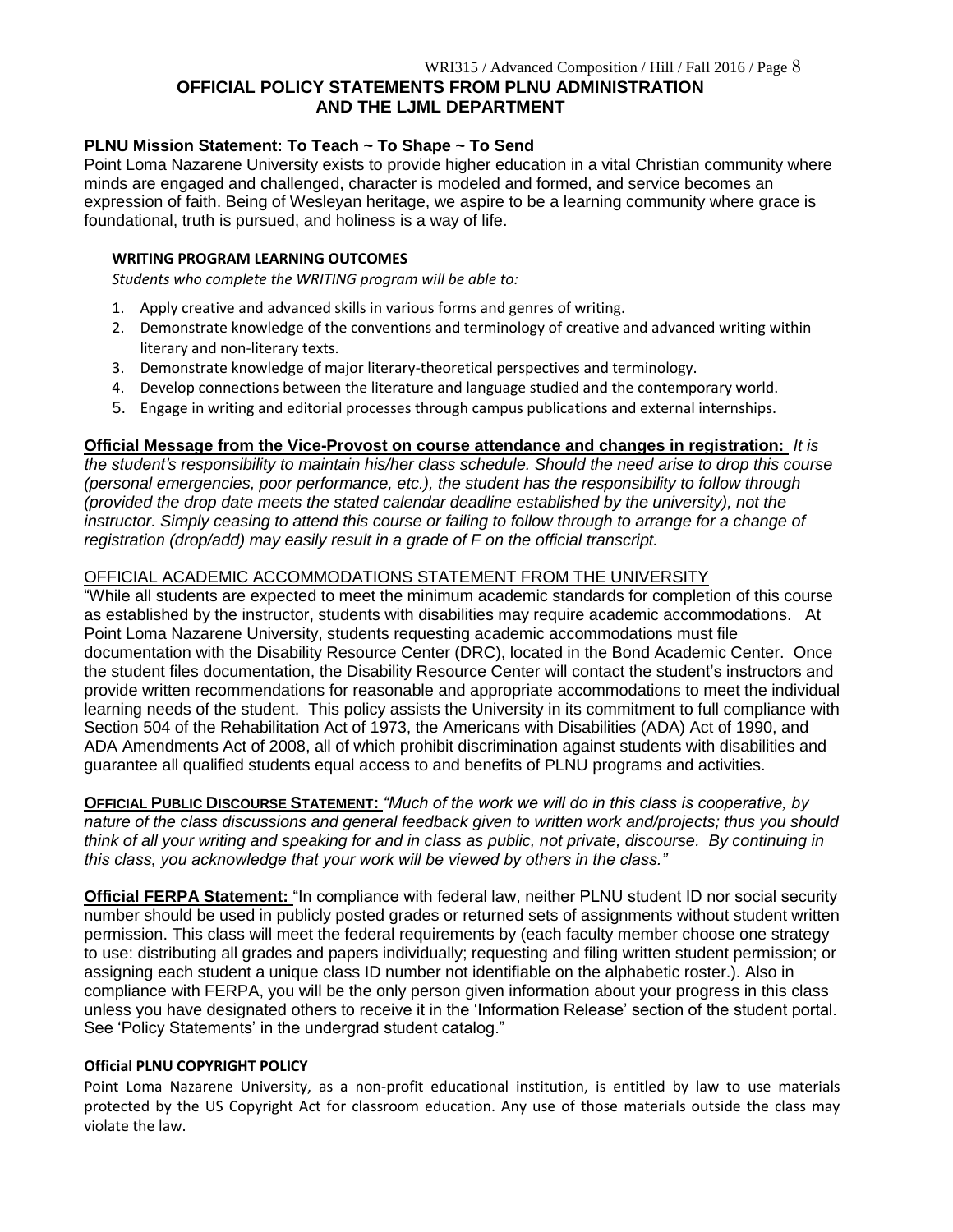#### WRI 315 COURSE CALENDAR **Subject to Adjustment as Necessary—watch for email notices**

#### **ALL READING AND WRITING ASSIGNMENTS ARE DUE AT THE BEGINNING OF CLASS ON THE DATE LISTED**

**Abbreviations: US =** *Understanding Style / SW = Strunk and White /* EX = Exercise in the *Understanding Style* Book. E = Essay / EM = Email / LE = Long Essay Assignment / SE = Short Essay Assignment / ME =Mini-Essay AN = Analysis of assigned reading / ICW = In-class writing / TBA = To Be Announced / POV = Point of View

| WEEK/<br><b>DATE</b> | <b>READING COMPLETED BY</b><br>THE BEGINNING OF CLASS                                                                                                                                                      | WRITING ASSIGNMENT(S) DUE AT BEGINNING OF CLASS                                                                                                                                                                                                                                                                                                                                                                                                                                          | <b>TOPIC &amp; LIKELY</b><br><b>ACTIVITIES</b>                                                 |
|----------------------|------------------------------------------------------------------------------------------------------------------------------------------------------------------------------------------------------------|------------------------------------------------------------------------------------------------------------------------------------------------------------------------------------------------------------------------------------------------------------------------------------------------------------------------------------------------------------------------------------------------------------------------------------------------------------------------------------------|------------------------------------------------------------------------------------------------|
| Week 1<br>TH 9/1     | 1.Syllabus (HO & EM)                                                                                                                                                                                       | Syllabus Quiz<br>The Syllabus is a contract. Study the policies. Understand the requirements.<br>Read all the fine print.                                                                                                                                                                                                                                                                                                                                                                | What is Advanced<br>writing? Groups.<br><b>ICW:TBA</b>                                         |
| Week 2<br>TU 9/6     | 1.US Chapter 12<br>2. Kevin Heath "Yardwork"<br>3. David Foster Wallace,<br>"Authority and American<br>Usage": page 1, the tiny print<br>that starts with "Save up to 50%<br>and ends with "Luv ya. Alot." | AN1: Before reading the US chapter, write the first draft of a one-page<br>analysis (AN) of the style and technique in the Heath essay--from a writer's<br>point of view (POV). See syllabus for directions and example of how to<br>write an AN from a writer's POV.<br>US1: After reading all of US chap 12, apply the "Your Writing" exercise and<br>"Points to Remember" on pg 215 to your Heath analysis. Start the<br>application with pen-marked corrections on your first draft. | What is style?<br><b>ICW:TBA</b>                                                               |
|                      | (All assigned essay<br>readings are handouts or<br>available online)                                                                                                                                       | AN2: Second draft of Heath analysis, incorporating the pen-marked<br>corrections. Turn in both drafts, with the $2nd$ draft on top.<br>AN3: List 10 expressions in Wallace and why you think he included them.                                                                                                                                                                                                                                                                           | Print your essays<br>from the internet<br>by today                                             |
| Week 2<br>TH 9/8     | 1. Dillard "Terwilliger Bunts<br>One" aka "Seeing"<br>2. Sanders "Under the<br>Influence"                                                                                                                  | AN4: AN of either Dillard or Sanders. Read both: In Paragraph 4 of you AN,<br>compare style and/or technique of the two authors.                                                                                                                                                                                                                                                                                                                                                         | <b>Character Sketch</b><br>What do we mean<br>by "Personal with<br>a Point?"                   |
| Week 3<br>TU 9/13    | 1. US Preface, Chapter 1 & 2<br>2. SW Intro and CH 1<br>3. Wallace, Start at the first "Did<br>you know" and stop at "Thesis<br>Statement for the whole article."                                          | US2: Pick the hardest exercise in US chapter 1 or 2 and do it. Include a<br>statement on why the one you picked is the hardest.<br>SW1: Type an idea or edict in CH 1 that you don't understand or disagree<br>with, then a paragraph explaining why. Bring for credit and class discussion.                                                                                                                                                                                             | <b>ICW:TBA</b><br>What kind of CH2<br>writer are you?<br>Modeling the<br>model & précis.       |
| Week 3<br>TH 9/15    | 1. Twain, "Fennimore Cooper's<br>Literary Offenses."                                                                                                                                                       | ME1: Any author we've read so far or a favorite writer. If you choose your<br>own author, bring a copy of what you model. In a half-page or so (single<br>spaced) model the writer's style and syntax VERY closely-subject for<br>subject, verb for verb, comma for comma, etc. But do not model the<br>subject matter; make it as different from the original as possible.<br>Précis for Short Essay # 1 (SE1). Focus on a person you know.                                             | <b>ICW</b><br>Précis Workshop<br>Quiz on Twain                                                 |
| Week 4 TU<br>9/20    | 1. LaMott "Shitty First Drafts"<br>2. Didion "Why I Write"<br>3.                                                                                                                                           | SE1 Short essay #1. Complete draft for workshop. Be sure to have at least<br>two readers SIGN and DATE your draft.<br>AN 5 on Didion or LaMott. In paragraph 4 of your analysis, compare the two<br>from a writer's POV                                                                                                                                                                                                                                                                  | <b>ICW: TBA</b><br>Workshop & ICW                                                              |
| Week 4 TH<br>9/22    | 1. SW CH 52.<br>2. Wallace, Start at "Thesis<br>Statement for the whole article"<br>and stop at "*INTERPOLATION"                                                                                           | SW 2: Type a paragraph discussing an idea or edict in CH5 that you (a)<br>don't understand or (b) disagree with or (c) wildly applaud. Bring for credit<br>and class discussion.<br>SE1: Final Draft, Short Essay #1. Don't forget to send your e-mail copy.<br>AN6: One paragraph on what you think of Wallace so far.                                                                                                                                                                  | <b>LJML POETRY</b><br>DAY: We'll go as<br>a class & I'll<br>collect your work<br>at the event. |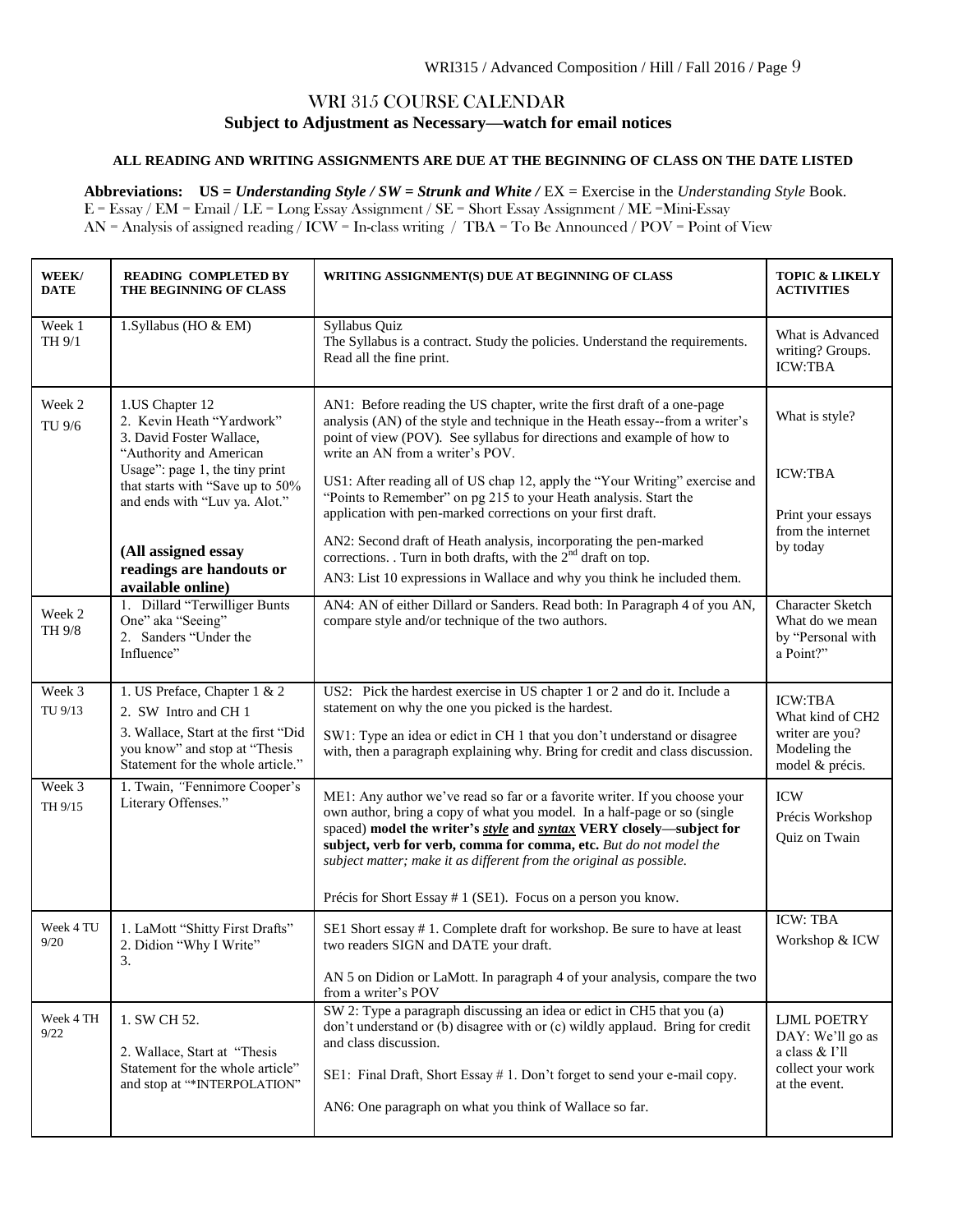# WRI 315 COURSE CALENDAR **Subject to Adjustment as Necessary—watch for email notices**

| WEEK/<br>DATE      | <b>READING COMPLETED BY THE</b><br><b>BEGINNING OF CLASS</b>                                                                                                                                                                                                                                                                           | WRITING ASSIGNMENT(S) DUE AT BEGINNING OF CLASS                                                                                                                                                                                                                                                                                                                                                                                                                                                                                                                                        | <b>TOPIC &amp; LIKELY</b><br><b>ACTIVITIES</b>                                                                                                                          |
|--------------------|----------------------------------------------------------------------------------------------------------------------------------------------------------------------------------------------------------------------------------------------------------------------------------------------------------------------------------------|----------------------------------------------------------------------------------------------------------------------------------------------------------------------------------------------------------------------------------------------------------------------------------------------------------------------------------------------------------------------------------------------------------------------------------------------------------------------------------------------------------------------------------------------------------------------------------------|-------------------------------------------------------------------------------------------------------------------------------------------------------------------------|
| Week 5<br>TU 9/27  | 1. US Chapter $3 +$ Appendix B                                                                                                                                                                                                                                                                                                         | 1. US3: Review Appendix B: note items you're not sure about, type a few<br>questions, and bring the questions to class. You must turn in something<br>for this assignment; if you read the chapter and are sure of everything,<br>write a question on some other aspect of punctuation and grammar that<br>you're either still NOT quite sure of or disagree with.<br>2. US4: Pick a short (1-2 paragraphs) passage from any of your previous<br>writing from other classes that exemplifies one of the problems in<br>Chapter 3. Rewrite the passage. Show both versions on one page. | <b>ICW</b><br>Pesky grammar<br>questions<br><b>SEPTEMBER</b><br><b>EXTRA CREDIT</b><br><b>LOG DUE</b>                                                                   |
| Week 5<br>TH 9/29  | US Chapter 3                                                                                                                                                                                                                                                                                                                           | 1. Précis for Long Essay #1: Personal with a point, using some outside-<br>your-brain research: interviews, primary readings, etc. etc.<br>2. US5: Makeover 1, CH 3 p53-54.                                                                                                                                                                                                                                                                                                                                                                                                            | Workshop: Over-<br>writing too much                                                                                                                                     |
| Week 6<br>TU 10/4  | SW Reading: CH 2                                                                                                                                                                                                                                                                                                                       | LE1: Long Essay #1. Personal with a Point. Complete draft for workshop.<br>Be sure to have at least two classmate readers SIGN and DATE your draft.<br>SW3: Type an idea or edict in SW CH 2 you don't understand or disagree<br>with and bring for credit & class discussion.                                                                                                                                                                                                                                                                                                         |                                                                                                                                                                         |
| Week 6<br>TH 10/6  |                                                                                                                                                                                                                                                                                                                                        | LE1: Long Essay #1. Final draft. Turn in all drafts with package. Don't<br>forget to send your e-mail copy.<br>Précis for SE2, Short Essay # 2. Any topic expanded from a notebook<br>item or freewrite.                                                                                                                                                                                                                                                                                                                                                                               |                                                                                                                                                                         |
| Week 7<br>TU 10/11 | 1. Tom Wolfe "The Last American<br>Hero is Junior Johnson Yes!"<br>2. Tom Wolfe: "The Me Decade"                                                                                                                                                                                                                                       | Extra Credit Class Participation Log I due.<br>SE2: Short essay #2. Complete draft for workshop. Be sure to have at least<br>two readers SIGN and DATE your draft.                                                                                                                                                                                                                                                                                                                                                                                                                     | ICW TBA.<br>Tom Wolfe Quiz<br>on today's<br>reading.                                                                                                                    |
| Week 7<br>TH 10/13 | 1. Tom Wolfe "The Birth of the New<br>Journalism"<br>2. Tom Wolfe: "Sorry, Your Soul Just<br>Died"                                                                                                                                                                                                                                     | AN 7 & AN 8: Full page AN of Wolfe. Discuss all four essays we've read<br>with this question in mind: What techniques did Wolfe keep from his early<br>writing ("Junior Johnson") to his later ("Sorry, Your Soul Just Died")?<br>What's still working? Give an overall analysis from a writer's POV.                                                                                                                                                                                                                                                                                  | POETRY DAY:<br><b>PLANTBA</b>                                                                                                                                           |
| Week 8<br>TU 10/18 | 1. US Chapter 4<br>King, "Why We Crave Horror Movies"                                                                                                                                                                                                                                                                                  | SE2: Final Draft package. D.F.T.E-M. (ask in class if you can't guess what<br>these initials stand for)<br>US 6: Makeover 1, US pg 72                                                                                                                                                                                                                                                                                                                                                                                                                                                  | A Rebuttal<br>Method                                                                                                                                                    |
| Week 8<br>TH 10/20 | 1. Op-Eds: Read 3 editorial or opinion<br>piece in off-campus newspapers or<br>news magazines.                                                                                                                                                                                                                                         | ME2 OP ED or Rebuttal. Complete draft for workshop. Closely model<br>technique and style (not content) from one of the OP-ED authors you have<br>read to do your own 250-word Op-Ed piece on a local (PLNU) topic. OR<br>do a rebuttal using the rebuttal format.                                                                                                                                                                                                                                                                                                                      | TBA                                                                                                                                                                     |
| Week 9<br>TU 10/25 | SW Reading CH 3<br>US Chapter 5                                                                                                                                                                                                                                                                                                        | SW 4: Type a Comment on the "Few Matters of Form" for credit & class<br>discussion.<br>US 7: Makeover pg 87-88<br>ME 2: Final draft package                                                                                                                                                                                                                                                                                                                                                                                                                                            | ICW:<br>Avoiding clichés<br>like the plague.                                                                                                                            |
| Week 9<br>TH 10/27 | 1. SW Reading CH 4<br>2. Bring two reviews by other authors<br>to class, one of a non-fiction book,<br>preferably in your field of interest, and<br>one of any other media (book, music,<br>film, art, food). Find short,<br>professional, published reviews by paid<br>reviewers in magazines rather than<br>amateur opinions online. | AN 9: AN of your book review<br>AN 10: AN of your other media review<br>ME 3 Review: Pick your own book, movie, restaurant, amusement park,<br>concert, CD, etc. etc. and review, using guidelines. Type and bring topic<br>and rough notes.<br>OCTOBER EXTRA CREDIT LOG DUE                                                                                                                                                                                                                                                                                                           | Review Basics and<br>guidelines.<br>Nevermind the<br><b>New York Times</b><br>Review of Books<br>or others of that<br>length that<br>summarize the<br>item under review |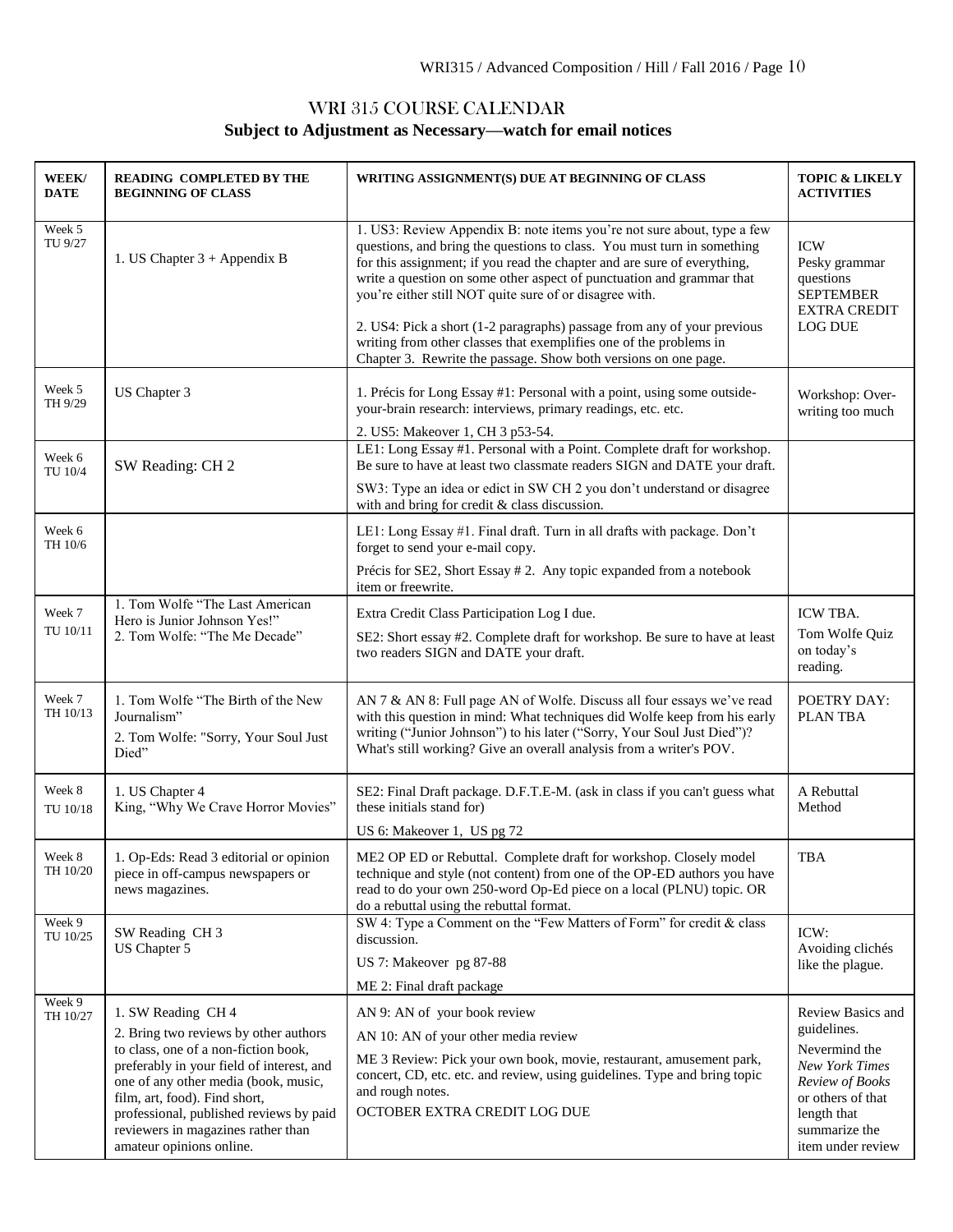# WRI 315 COURSE CALENDAR **Subject to Adjustment as Necessary—watch for email notices**

| WEEK/<br><b>DATE</b>                             | READING COMPLETED BY THE<br><b>BEGINNING OF CLASS</b>                                                                                            | WRITING ASSIGNMENT(S) DUE AT BEGINNING OF CLASS                                                                                                           | <b>TOPIC &amp; LIKELY</b><br><b>ACTIVITIES</b>        |
|--------------------------------------------------|--------------------------------------------------------------------------------------------------------------------------------------------------|-----------------------------------------------------------------------------------------------------------------------------------------------------------|-------------------------------------------------------|
| Week 10<br>TU 11/1                               | Orwell "Politics $&$ the English<br>Language" and "Shooting an Elephant"                                                                         | AN 11 on both Orwell's (one page)<br>Extra credit participation Log II due                                                                                |                                                       |
| Week 10<br>TH 11/3                               | Bryson, Short History of Nearly<br>Everything INTRO and CH 1                                                                                     | Take notes on the reading for quiz and discussion<br>LE2 Précis: Long Essay on Education, Law, Politics, Science,<br>or Society.<br>ME REVIEW Final draft | Last day to drop<br>with no record is<br>11/8.        |
| Week 11<br>TU 11/8                               | Bryson, Short History of Nearly<br>Everything CH 2 & 3                                                                                           | LE2 Long Essay on Education, Law, Politics, Science,<br>or Society. Complete Draft For Workshop                                                           | <b>ICW</b><br>Workshop                                |
| Week 11<br>TH 11/10                              |                                                                                                                                                  | E8: Long Essay #2. Final Draft Package. Remember to send your e-mail<br>copy.                                                                             | <b>ICW</b>                                            |
| Week 12<br>TU 11/15                              | 1.US Chapter 7<br>2. C.S. Lewis "The Funeral of a Great<br>Myth"<br>http://fpb.livejournal.com/297710.html<br>3. Davidman "Gods Made with Hands" | US 8: Makeover pg 120<br>AN 12 on Davidman or Lewis. In paragraph 4, compare the two.<br>Précis for Short essay # 3. Open Topic                           | <b>ICW</b>                                            |
| Week 12<br>TH 11/17                              | 1. Dillard "Sight Into Insight"                                                                                                                  | SE3: Short Essay #3: Open topic. Complete draft for workshop                                                                                              | <b>ICW</b><br>Workshop                                |
| Week 13<br>TU 11/22                              | 1. Kevin Heath, "Breathing Room"<br>2 Hardin, "Lifeboat Ethics"                                                                                  | SE3: Final Draft Package<br>Précis for LE3: Faith or Philosophy                                                                                           | <b>ICW</b><br>Reading Quiz                            |
| Week 13<br>TH 11/24                              | HAPPY THANKSGIVING                                                                                                                               |                                                                                                                                                           | Eat big; write big                                    |
| Week 14<br>TU 11/29                              | US Chapter 8<br>US Chapter 10                                                                                                                    | US 9: Makeover p 139-140 OR US CH 10 exercise 8, #s 1-3 pp 174-175<br>Two pages (minimum) typed rough draft of LE3: Faith or Philosophy                   | ICW.<br>Final Exam Info<br>Cover and Query<br>Letters |
| Week 14<br>TH 12/1                               |                                                                                                                                                  | LE3: Faith or Philosophy: complete draft for workshop                                                                                                     | <b>ICW</b><br>Workshop                                |
| Week 15<br>TU 12/6                               |                                                                                                                                                  | LE3: another draft for workshop                                                                                                                           | Workshop<br><b>ICW</b>                                |
| Week 15<br>TH 12/8                               |                                                                                                                                                  | LE3: Final Draft package DFTSEM<br>Extra credit participation log 3                                                                                       | Class Wrap<br>Practice for the<br>final               |
| Finals<br>Week<br>TH 12/15<br>1:30pm-<br>4:00 pm | Final exam; location TBA                                                                                                                         | For the final, bring your favorite author quote on writing, cover letter, and<br>complete rewrite package in your folder                                  | Have a blessed<br>Christmas                           |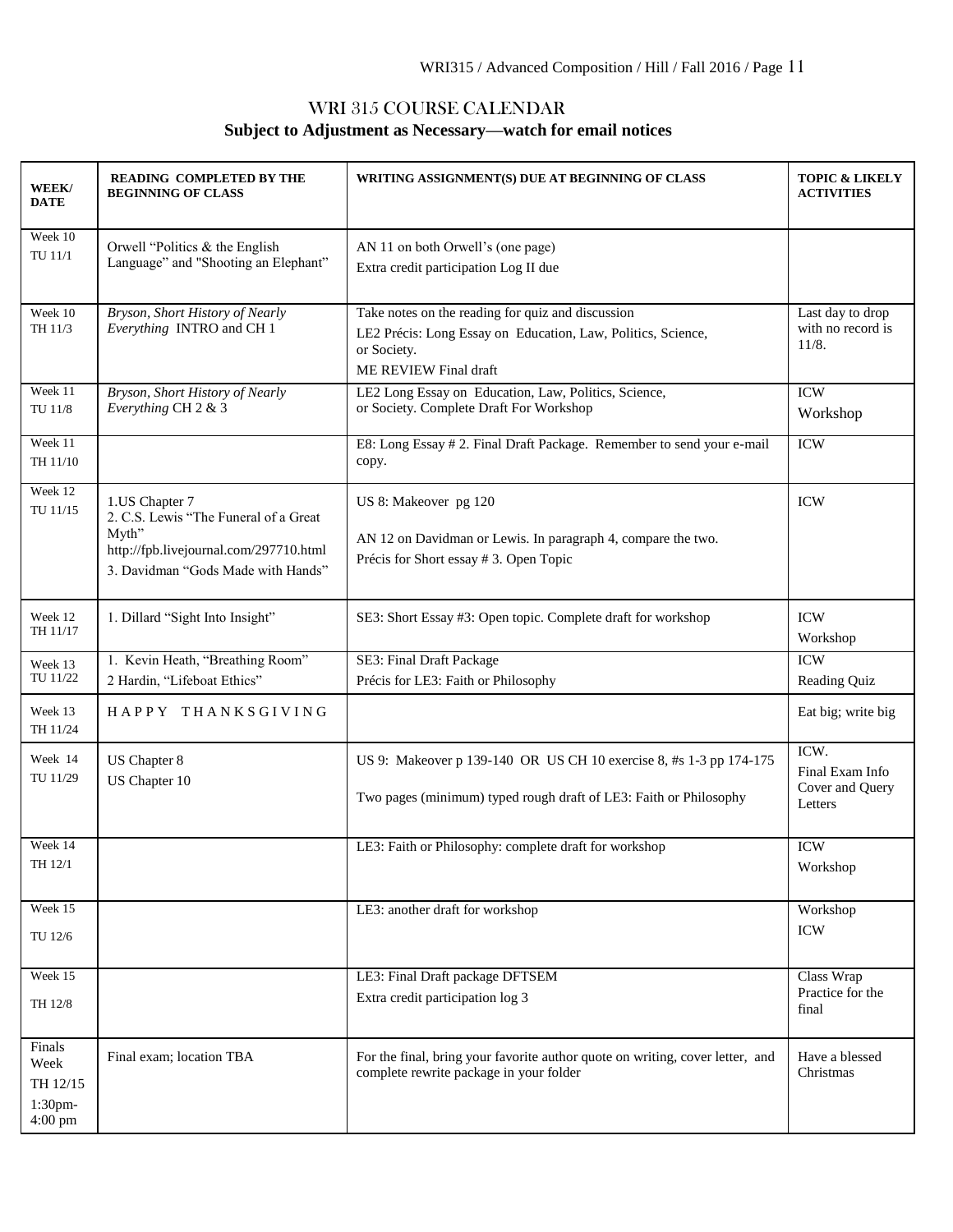# **WRI 315 / SAMPLE PRECIS**

Sterling O'Loma WRI 315 /Dr. Rick Hill September 19, 2016

# **Precis: Short Essay #1**

**Tentative Title:** "If Anybody Asks, Your Dad's name is Gerald"

**Topic**: My stepdad, the ethical corner-cutter

**Theme**: Parents affect our perception of and behavior in the world more than we think they do.

**Genre, Strategy, Style**: Personal essay. Unfold the theme through quick family stories—the blue chip stamp scheme, the coupon scheme, buying and abandoning houses, multiple names and IDs, five schools in the first grade, etc. Never being able to tell friends we were moving.

Use the OBJECTIVE REPORTER approach, holding conclusions till the end or letting text speak for itself.

**Goal**: a loving but honest portrait of a complex personality and how it affected the family, collectively and individually.

# **NOTES, POSSIBILITIES**:

Family Positives: Adventure, family unity, respect for survival skills, great stories to tell later.

Family Negatives: Unfounded sense of superiority, suspicion, having to overcome the "I don't have to follow the rules" attitude.

Dad Bio: Thread through the anecdotes--no more than a short paragraph at a time.

Quotes from family members. Casually interview sis, bro, mom: their versions of the stories I remember + stories I don't remember. Double check some event dates on the internet, etc.

*NOTE from RH: Be careful—this précis started me on a 500 page, 8-year book . . .*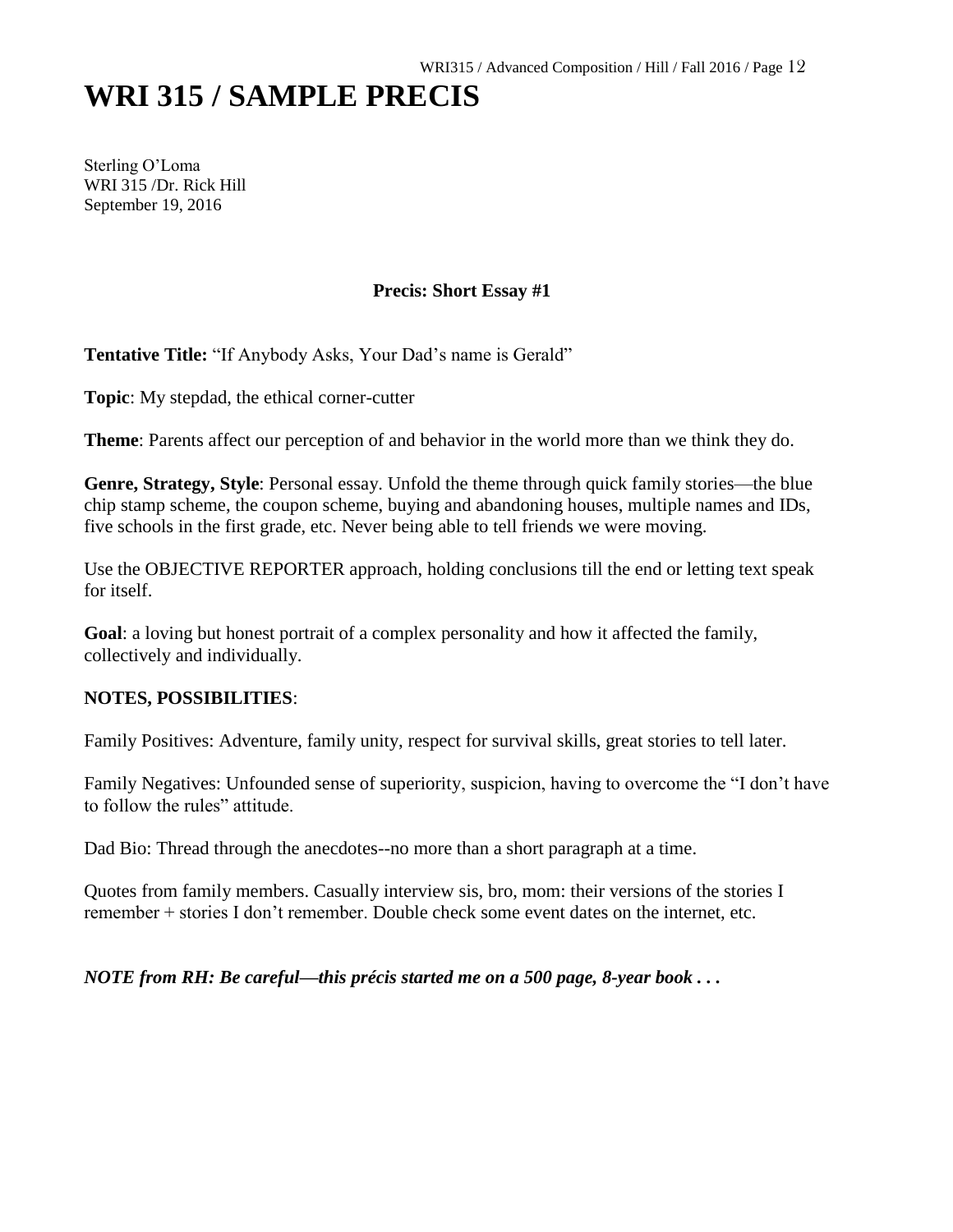San Diego, CA 92117 (858) 270-5227 rhill@ptloma.edu SS# XXX-XX-XXXX

#### Here's How to Prepare an Essay Manuscript by Rick Hill

Here's a model for submitting all your essays in this class, beginning with the first model essay assignment. This model will also work for submitting essays to magazines. You may see variations to my suggestions here and there, and you should always go by the guidelines of the individual magazines, which may occasionally deviate from this default mode. But if you don't hear otherwise, this way will work, and, again, it is the required format for all class essays.

#### **Getting the Heading Right**

Starting in the top left corner, type your name, address, phone number, and e-mail. If you use a pen name or nickname for the story, you'll type that under your title. Up here should be the name you cash checks by. Editors who pay for stories need a social security number; you might as well include it. For this class, you can use your student number instead.

In the top right corner, put the **approximate** number of words (**rounding off in increments of 25**) right after the word "About." Directly under your word count, type your name with a "©" in front of it (in Microsoft Word, typing a "(c)" will get you a " $\mathbb{O}$ ". This copyright symbol tells the editor you're offering North American serial rights, which means that if the magazine buys it, they get to print it once for their money. Sometimes magazine guidelines say "buys all rights," which means they own the story forever and can print it all they want without even checking with you first. If the magazine you're sending to does have an "all rights," policy, then you have to decide if you want to sell them the story for all time. Usually it's worth it to do so in order to be published, especially for a new author. If you do decide to sell all rights, put the words "copyright optional" or "all rights offered" instead of your name and the little copyright sign.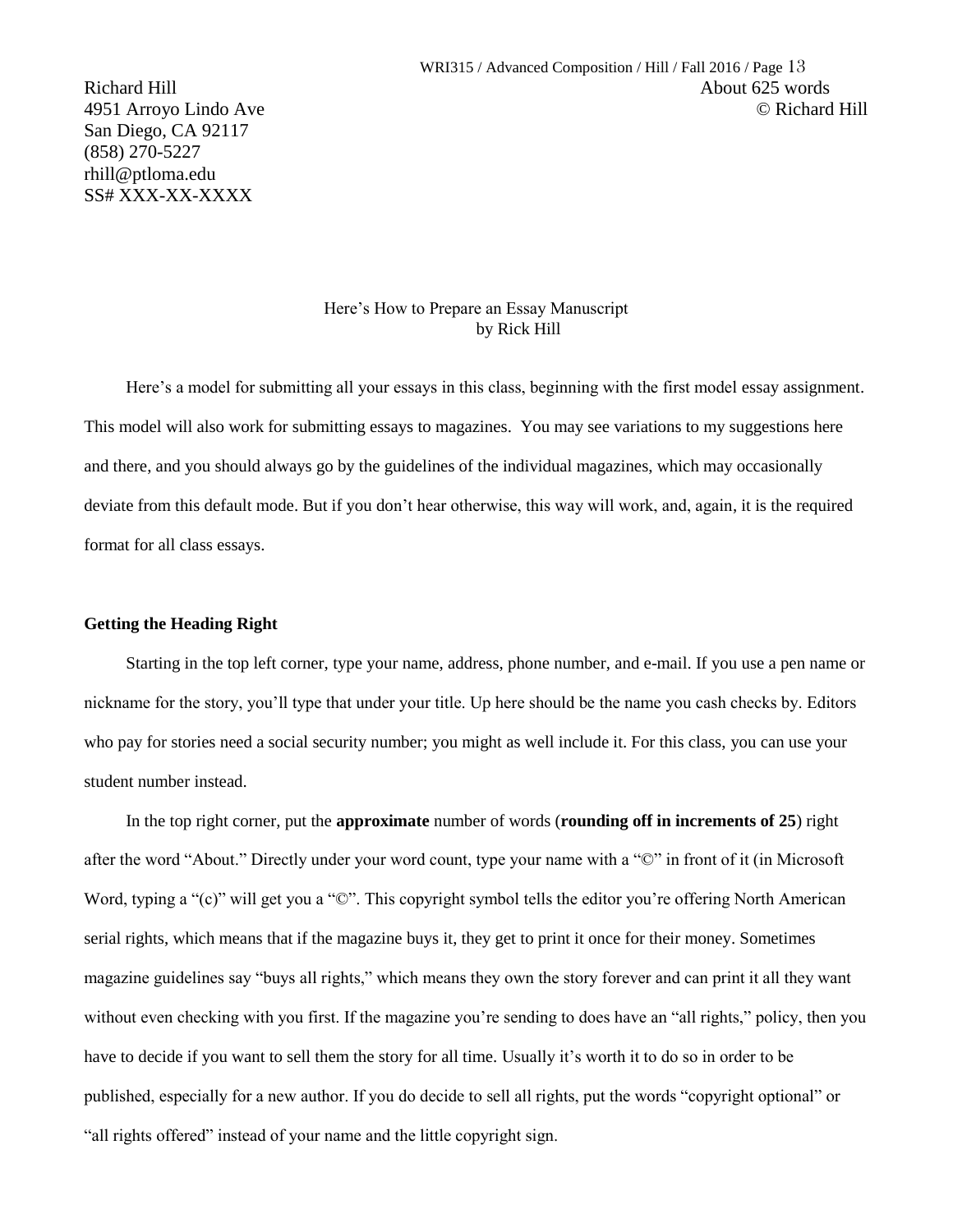#### **How to Title**

Once you have the top matter squared away, space down a few double spaces to a bit above the middle of the page. Center your title in a regular font (no caps, bold, italic, quote marks etc.). Underneath the title, center "by" (lower-case b) followed by the name you want used in the publication—either the same name as at the top, or a nickname, or a pen name. (Nick Danger? Lance Starfire? Tiffany La Amour? Sarah Shiloh?)

Now for the body of the essay. Double space again, go back to left justified, indent your first paragraph, and start typing. All essays should be sent double spaced, with one-inch margins, regular size type, and regular typing paper, on one side of the page. It's best not to full-justify text. A few neat handwritten corrections used to be okay, but in the age of computers, editors expect no crossouts or additions, and they're sticklers for wellproofread copy. Your essays may use subheads, as this model does, if they work help with clarity and transition.

#### **Second Page Header**

Starting with page two of your story, you should have a header with your last name, a short title (or "slugline"), and the page number in the top right corner. Some people put the slugline on the right and the page number on the left. Either way is okay; just be consistent. After the header, simply continue typing page after page with headers until the end. I used double-side printing in this example and you can double-side your class assignments to save paper, but when you send to editors, you should print on one side of the page only. When you get to the end of the essay (as I have gotten to the end of this model) you should either write "The End" or the symbol  $# #$ , like so:

# # #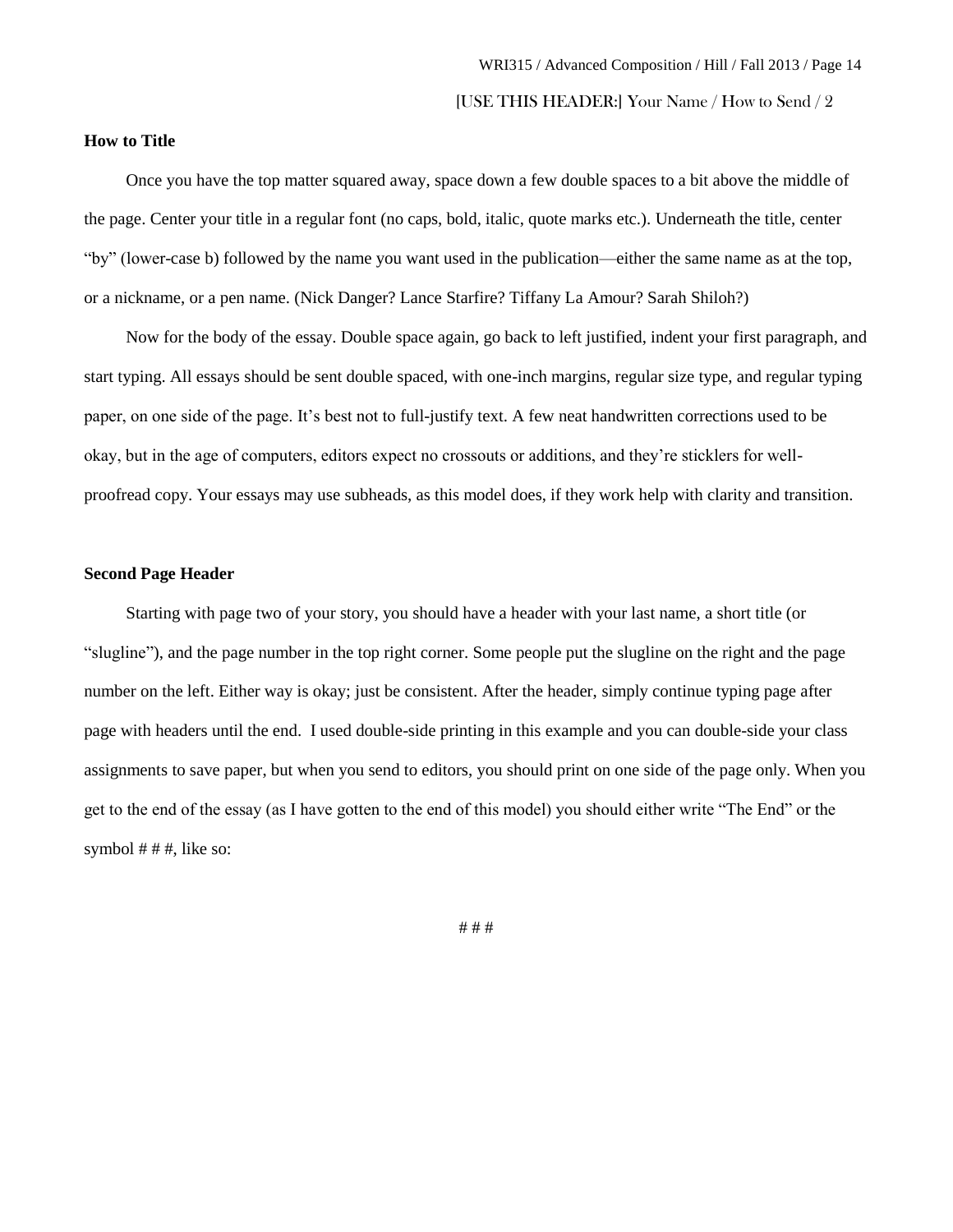# WRI315 / MODEL FOR ESSAY ANALYSIS

Ferd Lomano 34225 WRI 315 / Professor Hill November 27, 2016

A19: Analysis of Shelby Steele's "On Being Black and Middle-Class."

# 1. Overview

Steele's prose communicates clearly without trying to be artistic. From the helpful insertion of the explanatory phrase "black like myself" in the first sentence to his copious use of clear topic sentences and transitions, to his straightforward conclusion with clear recommendation on what needs to be done about the problem, he is obviously trying (and succeeding) in keeping the reader focused. There are more exciting ways to write an essay of this kind, but I'll try to follow his lead in putting clarity first.

# 2. What I can use

The use of the "friend" in paragraph one is a good device to set up the essay. It's hard to tell if the friend is a real friend or a composite of several friends, or just a voice for many points of view. But in any case we get to hear all the objections to Steele's points right away. We know that he is aware of and has thought about these points, so his credibility is enhanced. Steele is a black college professor, so having his "friend" quote Malcolm X on black college professors sets him (Steele) a challenge that also piques the reader's curiosity on how well the conservative black author will handle X's point about racism.

# 3. What I won't use

This essay is straight exposition, which is okay, but several places could have been more convincing if he used dialogue—what the friend said, what the teacher said, etc. could have opened up the essay.

# 4. Other Comments

Back to transitions: Steel uses lots of conjunctions, not only as sentence starters but as paragraph starters ("Still, hate or love aside"; "But the process of identification is usually dialectical"). This method makes the essay seem lighter, more fluid—a good thing with such a "heavy" subject. He also uses white space as transitions. After each white space comes an anecdote or summary, which serves to show that we're getting to more important points with each new section.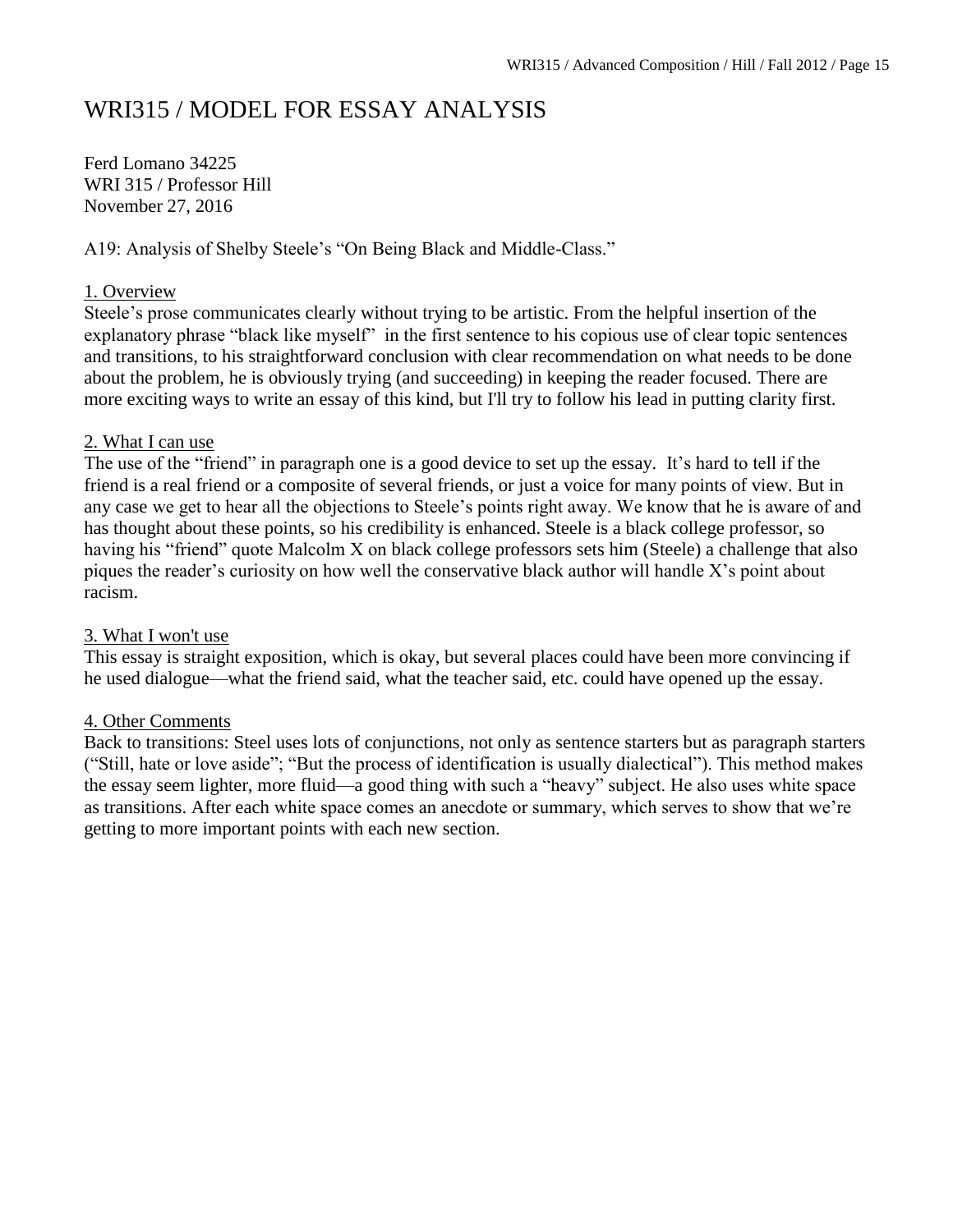# **WRI 315 / ADVANCED COMPOSITION / SAMPLE LOG SHEET**

Lance Lomaxelsior 27687 Writing 315 / Dr. Hill October 1, 2016

# **SEPTEMBER PARTICIPATION LOG**

Classes Missed this month: Sept 19.

Classes Late this month Sept 9, Sept 11

Homework Missed this month: A3, US 4

# **Participation**

| Date | <b>What I said in Class</b>                                                                    | <b>Other participation</b>                                                                          | <b>Running total of</b><br>assignment points so<br>far<br>(Sample--not accurate) |
|------|------------------------------------------------------------------------------------------------|-----------------------------------------------------------------------------------------------------|----------------------------------------------------------------------------------|
| 9/6  | Asked two questions about the syllabus.                                                        |                                                                                                     |                                                                                  |
| 9/13 | Read my model in class.                                                                        |                                                                                                     | 16/20                                                                            |
| 9/15 | Answered pronoun question. Brought up<br>use of hyperbole in Twain.                            | Writer/Speaker for my group.                                                                        | 38/40                                                                            |
| 9/21 | Made connections between Orwell's<br>speaker and Catcher in the Rye.                           |                                                                                                     | 66/75                                                                            |
| 9/23 | Gave four examples of verisimilitude in<br>Didion.                                             | Brought in a piece of writing that<br>contradicted advice on point of view in<br>Elements of Style. | 112/125                                                                          |
| 9/25 |                                                                                                |                                                                                                     | 122/135                                                                          |
| 9/27 | MISSED CLASS - e-mailed work                                                                   |                                                                                                     | 167/185                                                                          |
| 9/25 | Answered the "what was the motive"<br>question $+2$ questions on the US<br>exercises overhead. | Conference with Professor ---look over<br>my rough draft of SE1                                     | 210/2/35                                                                         |
| 9/30 | Read my in-class writing.                                                                      |                                                                                                     | 220/345                                                                          |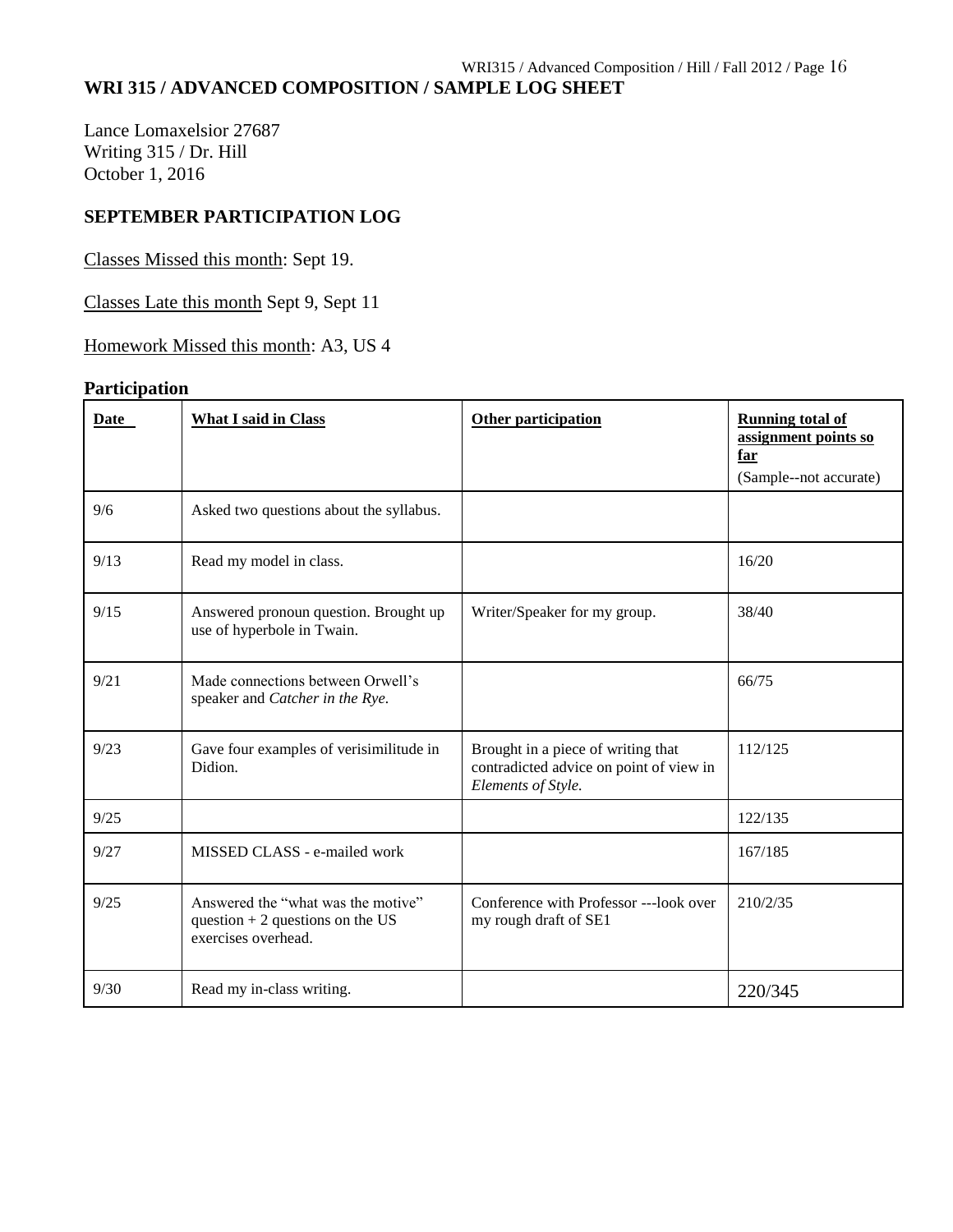$\overline{a}$ 

NAME

#### (*All questions are adapted from actual interactions with previous WRI315 students)*

I*. Circle T for true or F for False.* 

1. **T F** Since this is an advanced writing course, attendance and participation are not a big issues. Talent is everything.

2. **T F** Homework should be typed, but it's okay to handwrite and turn in as usual if you have computer trouble.

3. **T F** If you don't get around to writing an AN assignment before class, it's okay to type it on your laptop during class and show the professor the completed assignment on the computer screen.

4. **T F** If a student becomes confused about what is due, s/he should ask anyone but the professor—it's important that he not suspect that you need clarification.

5. **T F** If a student has car trouble, the late work policy will not apply.

6. **T F** If you miss a précis or draft due date, the final essay grade will be substantially lower.

7. **T F** Students should bring the textbooks and all supplies to class every day.

8. **T F** If a student does the day's work but leaves it in the dorm, the dropped score policy will apply.

9 **T F** Participation logs are mandatory in this class.

10. **T** F For the AN assignments, students should use a proper introduction of the author's place in the literary canon, then give a formal literary analysis of the content, keeping in mind culture, race, gender, and other issues.

11. **T** F After the assignment drops are used, students should expect the professor to drop more sheets and assignments if there are good reasons for not getting them in.

12. **T F** When *Understanding Style* and *Elements of Style* homework is due, students should go directly to the questions and read the chapter only if necessary.

13. **T F** The syllabus is set in stone; anything else assigned by the professor in class is optional since it isn't on the original syllabus.

#### **II**. **Please answer each question in 10 words or fewer. Complete sentences are not necessary***.*

14. Where on the syllabus can you find the information on how to contact the professor at work, by e-mail, and by phone?

15. According to the syllabus, what is a "proof draft?"

16. According to the syllabus, how much time should you budget (at least) for reading and writing in order to keep up with the class?

17. What happens to your grade if you just don't feel like writing during the writing period at the beginning of each class?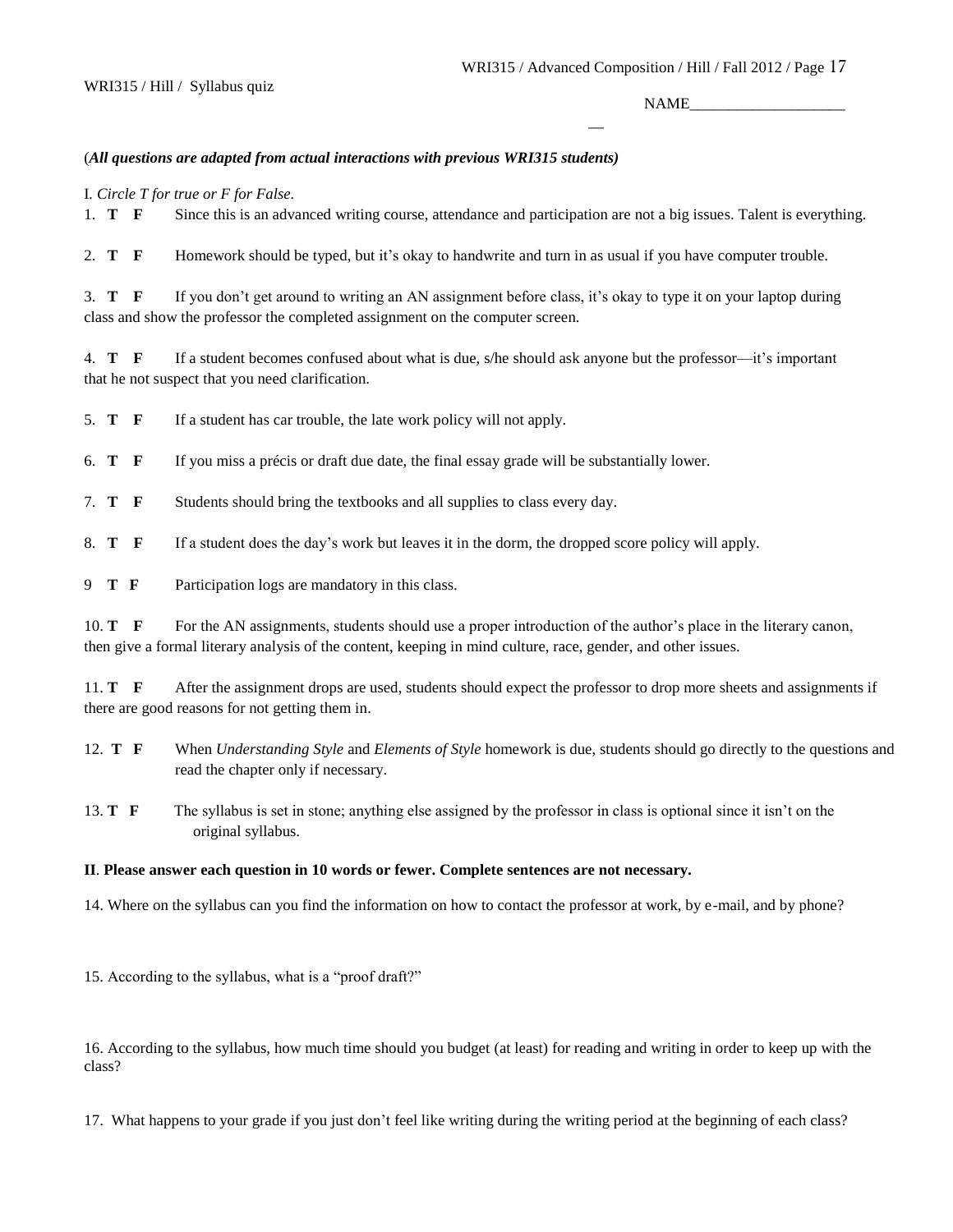#### WRI315 / Advanced Composition / Hill / Fall 2012 / Page 18

18. If you miss or forget or do poorly on an AN assignment but get perfect scores on all the other sheets, how will the poor score affect your final grade?

19. What is the policy on late arrivals ("tardies") and early departures?

20. What happens to a student who misses 4 classes before midterm?

21. What happens to a student who misses 6 classes in the entire term?

22. If you haven't printed your assignment and your printer breaks down 15 minutes before class and/or the school printer is down, what should you do to insure full attendance and grade credit?

23. According to the assignment sheet, what is a "model?"

24. What happens if the final draft of your essay is not presented in the "How to send" format?

25. Which two ways can a student earn extra credit?

26. What should you do if you want to get credit for a homework assignment or essay due on a day you miss class?

27. If you keep a low profile, is it okay to have private conversation or text while the professor or another student is addressing the class?

29. What should students do by the second class day with the assigned essays for the course?

30. If you have done the day's reading and disagree with Hill's point of view on a philosophical point, is it okay to take issue with the professor? What effect will disagreeing out loud with the teacher have on your final grade?

BONUS: After reading the syllabus carefully and taking this quiz, I have the following questions about the course: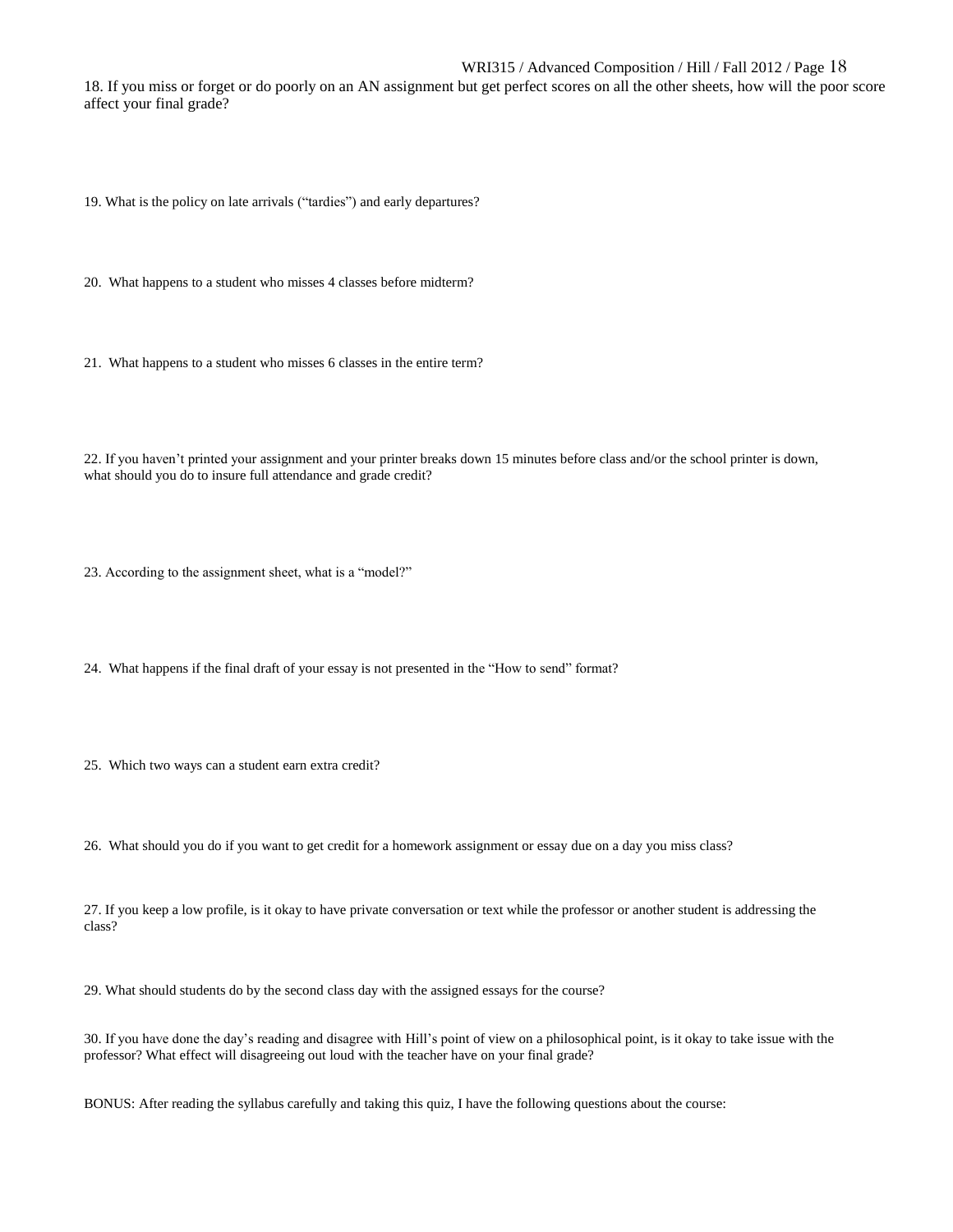# Yard Work By Kevin Heath

Mowing the lawn was a man's job in my family. Neither my mother nor my sister ever cut the grass, nor for a very long time did I, not until my mid teens, very late in life compared with my friends. Their fathers put them to it as soon as they could push a mower, and while excited to have the job, they met with trouble now and again: a shoe top split open like a tennis ball, a rock shot into the siding. The last was a phenomenon that my father dealt with soberly. He permitted no one to come within twenty-five feet of him while he mowed lest an eye be put out or worse, some Goliath-like blow. He had a fertile imagination for worst-case scenarios, my dad. He played the odds. If I needed to speak with him while he was mowing, I stood in the yard until he saw me. I signaled, he idled down the mower, I approached.

When I finally began mowing our lawn, I was sloppy. Sometimes my mind wandered and other times fixed itself so hyper-acutely to the task at hand that just pushing a lawnmower in a straight line became a drill in steadiness, chancy, like trying to walk while balancing a book on one's head. I swayed. I converged. Irregularities camouflaged by the grass—mounds, roots—jarred me off course. I would finish a row only to look back dumbfounded at the strip of grass I'd left uncut and the snaky line the wheels had made. I lacked some power of concentration that my father possessed. Maybe I took after my fluttery mother, an absent minded driver, who steered a car in an arcing, discursive way. She seemed to always be drifting back to her point.

I regretted that I couldn't mow the lawn better because I was a dutiful son, eager enough to please, but also fundamentally lazy. In the summers, I watched hours of television in our basement and I can remember the buzz of the mower closing in, and the pit of my stomach hardening whenever the mower reached the window wells, hovering there like a great mechanical hornet or some satellite pausing long enough to snap intelligence photos. It was my conscience come to call. Even today, I hear a lawnmower and my heart sinks because the sound summons the uncomfortable, momentary notion that I should be out there helping. From the top of the basement stairs, my mother urged me to get up and *do* something, spot my dad for awhile so he wouldn't have a heat stroke and I wouldn't go blind from watching television in the dark. I'd shamble out obediently, blinkingly, into the stifling air, wait for my father to come around, and then shout at him over the clamor of the mower.

#### "MOM SAYS I SHOULD TAKE IT FROM HERE!" "TELL HER I'VE JUST GOT THE BACK TO FINISH!"

The lawn was my father's primary aesthetic outlet. Nothing else, with the possible exception of cleaning the car, gave him such a degree of artistic satisfaction. We moved often when I was growing up, and each house became a place to invoke old landscaping motifs and experiment with new ones. He came to believe in berms to such a degree that he clustered the backyard of our last house with all manner of humps and knolls, spaced so as to seem random topographical changes. In contrast to the billiard table plane of the surrounding lawns in that subdivision, ours undulated, bulged, heaved—the earth's crust surging under our yard alone. My father believed in watering in the morning and evening, and to this day uses the curious sprinkler he owned when I was young—part

tractor, part helicopter. It creeps around the yard as imperceptibly as a minute hand, guided by its front wheel, which is grooved to hug the garden hose. My father believed in split-rail fences and copious tree-planting and concrete patios. My and my sister's handprints and initials are on patios in three states.

When it came to yard work, my father was a man of habitual action. He had a set of lawn-mowing clothes: a pair of beat-up brown dress shoes tinted by grass stains around the edges; a clingy, double-knit golf shirt with wide collars and a penguin on the breast pocket. On warm days he put on cotton swimming trunks that fit him when he was trimmer. In the 1970s when he surprised us all by growing sideburns and a moustache, he added a straw cowboy hat he'd bought at K-Mart and that he'd decorated with a blue bandanna—inspired by a run of Burt Reynolds' movies playing then. I loved my father, so I took the outfit on the face of things: there he was mowing the backyard, *Smokey and the Bandit* meets *Marcus Welby, M.D.*, with shinysmooth legs and fleur-de-lis swimming trunks that had ripped at the hem. But I think about his anti-fashion now when I get dressed to mow. I am compulsive at the other end of the spectrum and stand gaping in my closet and dresser drawers for minutes, waiting for the spirit to move. What do I want to wear *this* time?

As a boy, worse yet a teenager, I never fully understood my father's concern about the lawn, and I now find that to my disadvantage, seeing that I've become more concerned about mine. Mowing the lawn seemed necessary, of course, but not worth the attention he gave it, nor was I interested then in the issues that were at the bottom of it—why it satisfied him, what it said about him, about men in general, how it altered our relationship, what it might have taught me had I paid more attention, asked questions. The embarrassing state of my own lawn has got me thinking about all this. Unlike any of my father's yards, mine has a blotchy, grafted quality to it—moss and scrubby grass, a peninsular section of thick clover, and where I planted new seed, the grass has grown in too lushly and is a different variety with broad blades that are a shade of optic green.

My yard's problems bug me, more so because I feel weak-willed to do anything other than the minimum. Once a week I cut the lawn with a demolition derby mower, a hand-me-down from the in-laws, and deal with a reflexive, nagging sense that as a son of a man with wellkept lawns, I should be doing more. But there's the rub. I didn't ask. I don't remember him offering. I have a standard fixed in my mind, but no wherewithal to achieve it. Ditto for some of the rest of my life. My father was successful, a star athlete and later a college president, but what to do with that now? Every interview he gave on television, every meeting with a governor, every speech, every commendation from an alma mater that exhilarated me as a boy is shaded around the edges these days with this lengthening self-doubt cast by the inferences one can't help but draw from the father's life to the son's. "Like father, like son" as changing mood and mood changer: in the indicative when one is a boy, the imperative when one is a teen, and for some, the subjunctive when one is an adult. Were it not so. I'm stuck between where my father has gone and where I am. In this case, figuratively and literally, the grass is greener on the other side.